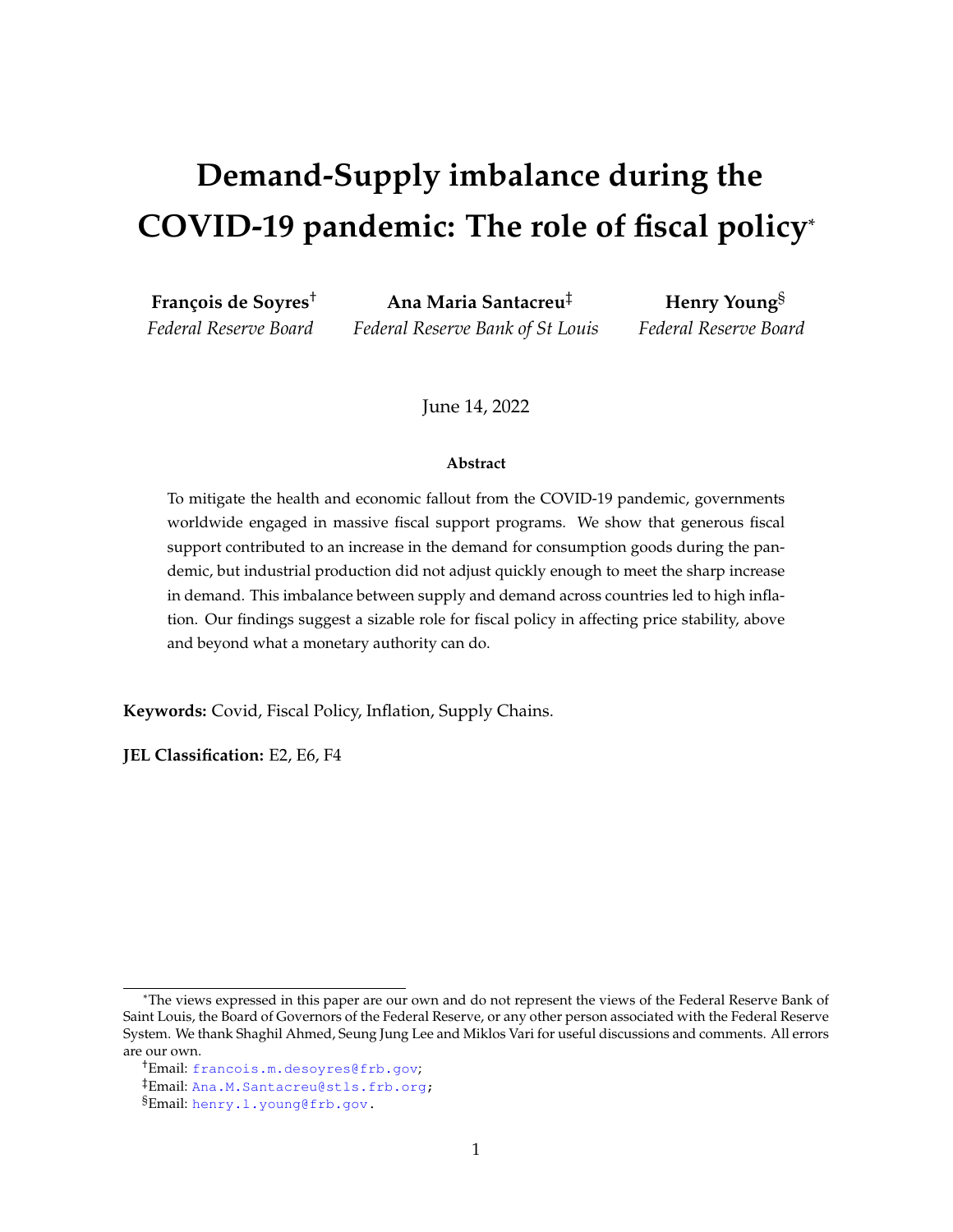## **1 Introduction**

In 1970, Milton Friedman famously said, "*Inflation is always and everywhere a monetary phenomenon in the sense that it is and can be produced only by a more rapid increase in the quantity of money than in output.*" A few years later, [Sargent and Wallace](#page-25-0) [\(1981\)](#page-25-0)'s "*Unpleasant Monetarist Arithmetic*" formalized the role that fiscal policy may play in generating inflation under certain conditions. The recent concurrence of a surge in inflation in many countries around the world and large fiscal stimulus provided in the face of the COVID-19 pandemic has renewed interest in analyzing the potential role of large fiscal spending as a driver of price increases.

There is a long line of literature about the relationship between monetary policy and fiscal policy, and the "*unpleasant arithmetics*" of government debt monetization. A distinction that has become central in that literature is between fiscal dominance and monetary dominance. On the one hand, in a world where monetary policy is deemed "dominant," a central bank uses interest rate policy and other tools to stabilize aggregate demand and achieve an inflation rate close to its pre-set target. In response, the fiscal authority absorbs the fiscal consequences of monetary policy and stabilizes the long-run debt-to-GDP ratio. On the other hand, [Sargent](#page-25-0) [and Wallace](#page-25-0) [\(1981\)](#page-25-0) and others examined cases of fiscal dominance, defined as a situation whereby inflation is determined by the solvency constraint of the fiscal authority.

More recently, [Sims](#page-25-1) [\(2011\)](#page-25-1) used the fiscal theory of the price level to remind us that when rational, forward-looking agents believe that newly issued nominal government debt is only partially backed by future taxes, debt issuance is inflationary. After a careful analysis of fiscal policy in the United States in the 1970s, he concludes that "*fiscal policy can be a primary transmission mechanism or a primary source for changes in the inflation rate.*" Given the large fiscal support implemented in the face of the COVID-19 pandemic, and associated large increase in public debt, a possible shift from monetary to fiscal dominance raises the risk of more persistent inflation [\(Goodhart and Pradhan](#page-24-0) [\(2021\)](#page-24-0), [Cochrane](#page-24-1) [\(2021\)](#page-24-1)).

In this paper, we bypass the role of government debt and money creation and focus directly on the association between fiscal spending and aggregate demand. We start by using cross-country data and estimating the impact of fiscal support on economic fluctuations during the pandemic. While the successive waves of the pandemic and associated changes in mobility were the main drivers of economic activity throughout 2020 and 2021, we argue that fiscal stimulus policies might have shaped the response of consumption and production to mobility changes. Indeed, we show that countries behaved differently to lockdowns and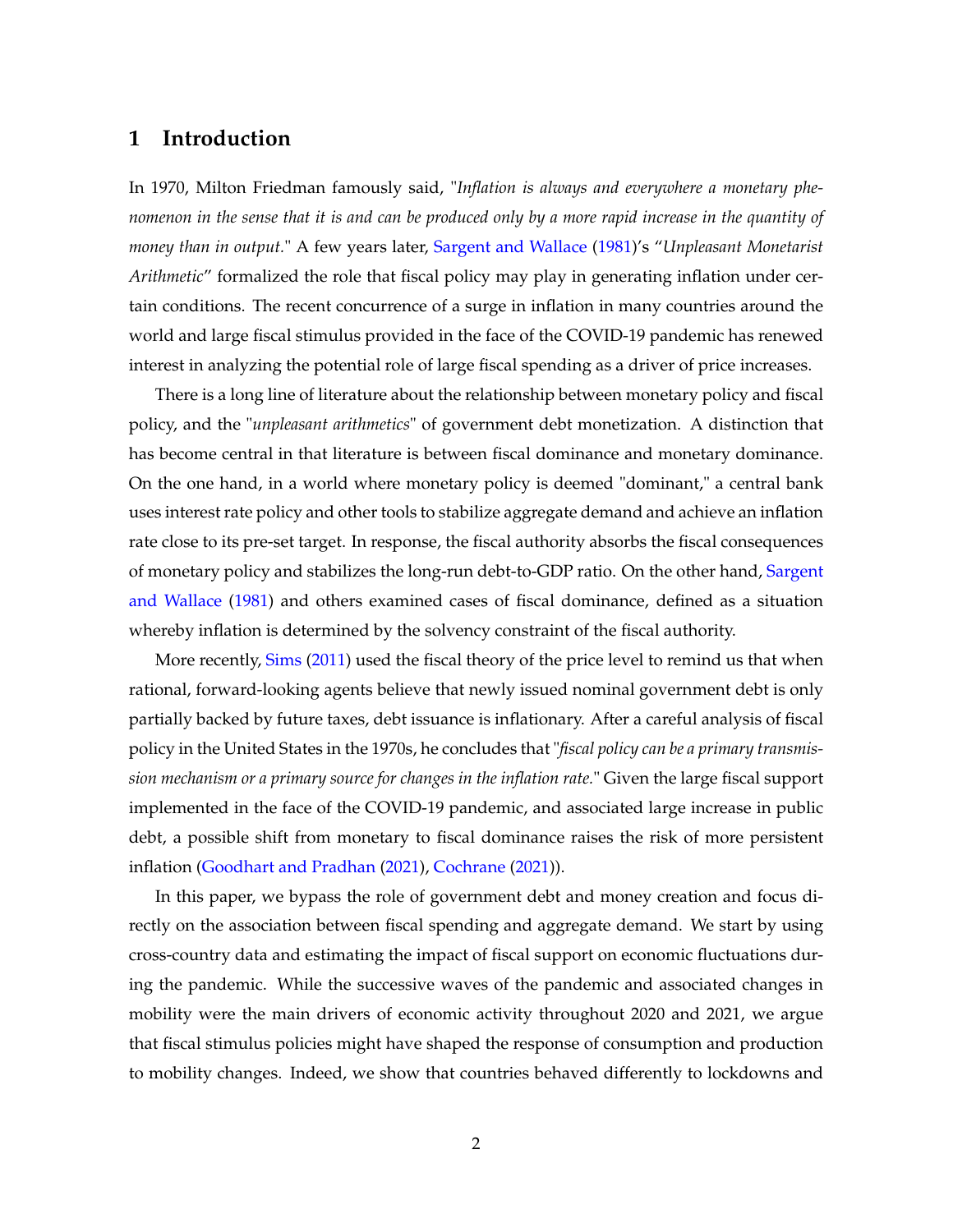reopenings: Countries with a larger stimulus experienced a smaller consumption decrease when mobility went down, and a stronger rebound in periods of reopening. However, fiscal stimulus did not have any noticeable impact on industrial production. By stimulating demand without boosting supply, our results suggest that fiscal support contributed to increased excess demand pressures in good markets.

Motivated by this observation, and based on the premise that a fiscally induced imbalance between demand and supply could lead to price tensions, we then move to examine the association between exposure to fiscal stimulus, both domestic and foreign, and excess inflation, defined as inflation in excess of the country-specific pre-pandemic average. Given the delay in transmission and the continued increase in inflation from early 2021 onward and across several waves of the virus, we focus on a cross-sectional analysis. Using data on trade in value added, we construct country-specific values of exposure to both domestic and foreign fiscal stimulus, where the latter is composed of two components: (i) a "vertical" component, defined as a trade-weighted average of other countries' stimulus measures, and (ii) a "horizontal" component capturing the exposure of each country's import partners to a third country's fiscal stimulus.[1](#page-2-0)

We find that excess inflation is significantly correlated to each country's own domestic stimulus and to various exposures of foreign stimulus. A back-of-the-envelope calculation suggests that U.S. fiscal stimulus during the pandemic contributed to an increase in inflation of about 2.6 percentage points in the U.S., 2.3 percentage points in Canada, and 0.6 percentage points in the United Kingdom.

The rest of the paper is organized as follows. In section [2,](#page-3-0) we present some stylized facts about the COVID-19 pandemic and how it impacted economic activity around the world. Section [3](#page-5-0) investigates the association between the size of total fiscal stimulus and the path of consumption and industrial production during the COVID-19 pandemic. We find that fiscal support during the pandemic was associated with a boost in goods consumption demand without any noticeable impact on the supply of goods, hence contributing to growing imbalances between supply and demand in the goods market. In section [4](#page-13-0) we turn to the role of domestic and foreign factors on a country's inflation. Our results suggest that excess inflation is significantly correlated to each country's own domestic stimulus and to various exposures

<span id="page-2-0"></span><sup>&</sup>lt;sup>1</sup>The analysis of global value chains in the transmission of inflation is related to many papers in recent years, including [Auer et al.](#page-24-2) [\(2019\)](#page-24-2), [de Soyres and Franco Bedoya](#page-24-3) [\(2019\)](#page-24-3), [Baldwin and Freeman](#page-24-4) [\(2021\)](#page-24-4) or [Santacreu and](#page-25-2) [LaBelle](#page-25-2) [\(2022\)](#page-25-2).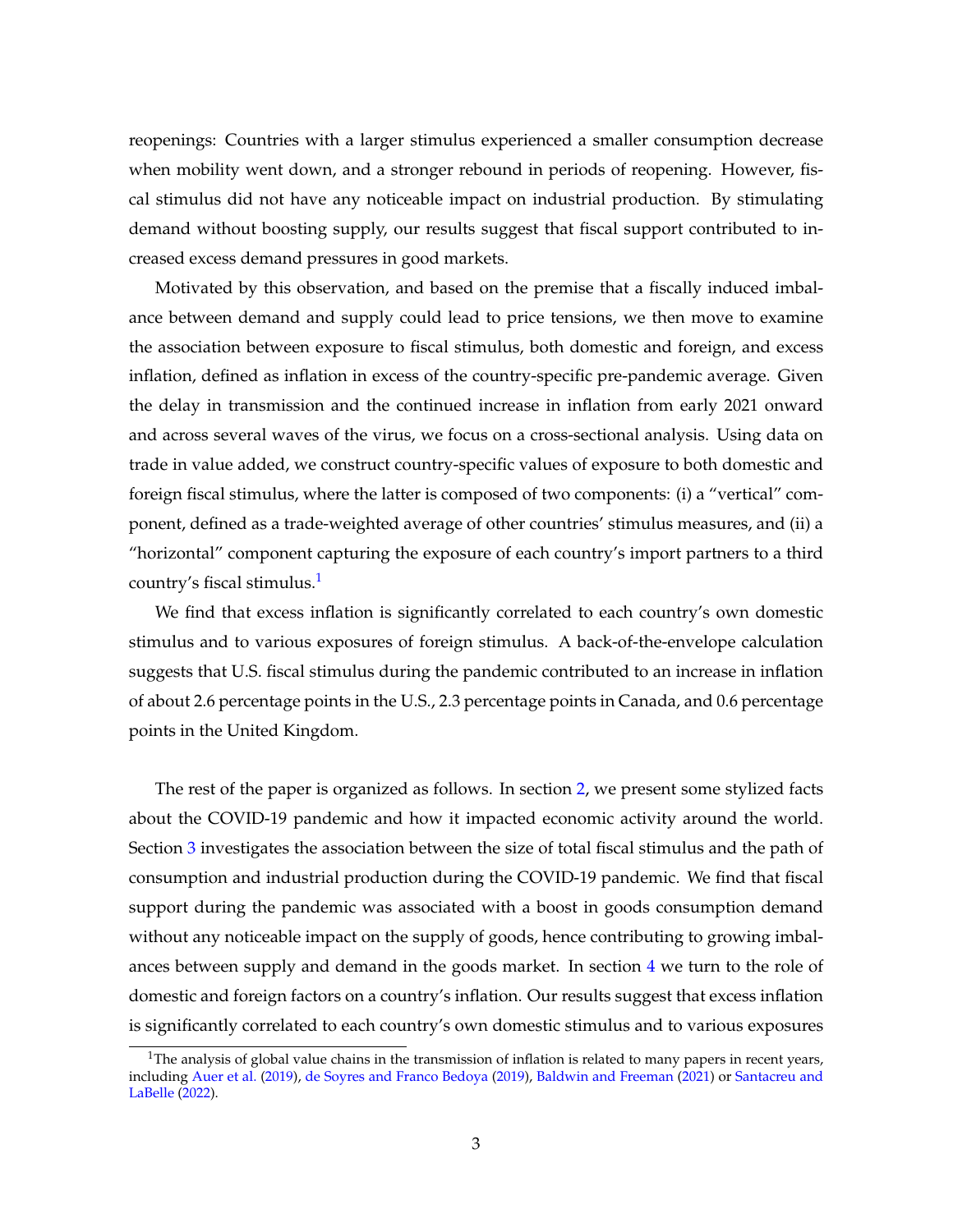of foreign stimulus. Section [5](#page-22-0) takes stock of the previous findings and highlights high-level risks to the inflation outlook in the next few quarters, and section [6](#page-23-0) concludes.

## <span id="page-3-0"></span>**2 The Covid Crisis and fiscal policy responses around the world**

The COVID-19 pandemic gave rise to unprecedented global economic conditions. Due to a mix of government-imposed restrictions and voluntary personal decisions, mobility levels, as measured by Google's geo-location tracking data from smartphones, collapsed in March 2020. Since then, mobility has improved, albeit with some volatility that tracked closely the successive waves of the pandemic (see Figure [1\)](#page-3-1).

<span id="page-3-1"></span>

*Note:* Mobility is a simple average of Google's grocery, workplace, retail, recreation, and transportation mobility. Series are smoothed using a seven-day moving average, and aggregates are weighted by population. Aggregates are constructed using Federal Reserve Board country classifications. AFE comprise Canada, France, Germany, Italy, Japan, Spain, and the United Kingdom. EME comprise Argentina, Brazil, Chile, Colombia, Hong Kong, Korea, Indonesia, Malaysia, Philippines, Singapore, Taiwan and Thailand. Series end on May 5, 2022. *Source:* Google Community Mobility Reports.

These changes in mobility affected both the supply and demand side of the economy, hampering firms' ability to produce, as well as consumers' ability to consume. On the supply side, government-imposed mobility restrictions and personal decisions from workers resulted in a dramatic decrease in the volume of production. On the demand side, public health restrictions and high uncertainty from both economic and health conditions contributed to a large decrease in total real consumption in the early part of the pandemic. Consumption of goods and services behaved very differently than in previous recessions (see Figure [2\)](#page-5-1). In advanced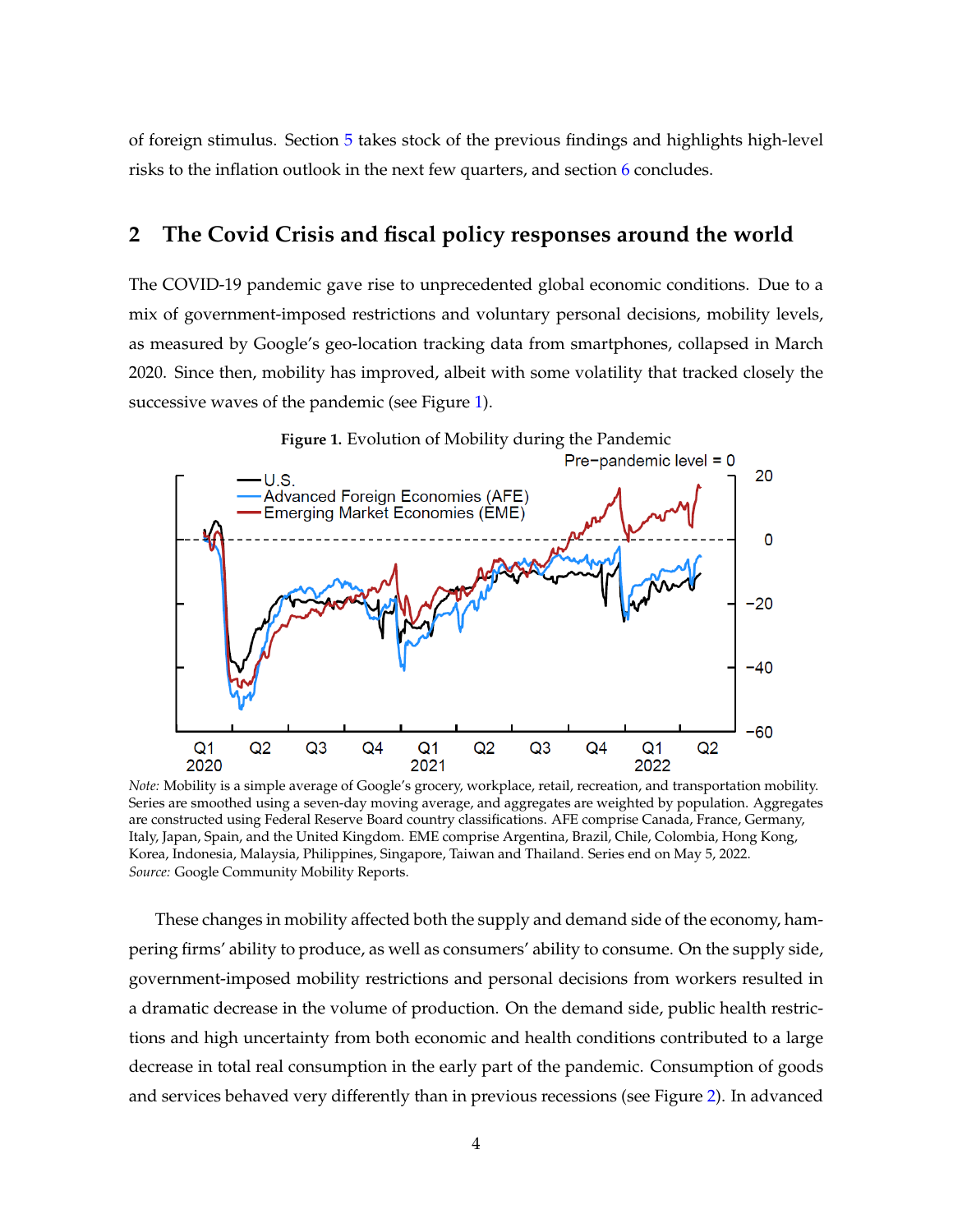economies, where the data allow us to analyze real consumption expenditures between goods and services separately, consumption of services fell dramatically and then started recovering slowly as containment policies eased and vaccines were made widely available. In contrast, goods consumption fell by less during the beginning of the pandemic and experienced a strong recovery thereafter.<sup>[2](#page-4-0)</sup> Industrial production, however, was slow to adjust, creating a discrepancy between supply and demand in goods' markets that likely played a role in the depletion of inventories and ultimately in recent price tensions.<sup>[3](#page-4-1)</sup>

In this paper, we mostly focus on the goods market to investigate the imbalance between consumption and production. In the service sector, anecdotal evidence suggests that the production of many services was heavily hampered throughout 2020 and up until today – in part due to the difficulty of finding workers in an environment of health uncertainty and limited daycare options. However, data limitation precludes us from quantifying the aggregate mismatch between supply and demand.<sup>[4](#page-4-2)</sup>

To mitigate the health and economic fallout of the pandemic, many governments engaged in massive fiscal support programs. Using the IMF's World Economic Outlook data for 52 advanced and emerging market economies, we define each country's fiscal stimulus during the pandemic as the percentage deviation between government spending and the countryspecific pre-pandemic trend. This measure can be constructed for both 2020 and 2021 sepa-rately. As illustrated in Figure [3](#page-6-0) (left panel), the cross-sectional correlation between 2020 and 2021 fiscal stimulus is high, which means that generous fiscal support in 2020 is also a good predictor of fiscal stimulus in 2021.

The right panel of Figure [3](#page-6-0) uses the average of 2020 and 2021 values to illustrate the het-erogeneity of fiscal support across countries.<sup>[5](#page-4-3)</sup> Chile, the United Kingdom, the United States, Canada, and Japan are among the countries that displayed the most generous fiscal support. More precisely, in our sample, the average of 2020 and 2021 government spending was 9.45% above each country's pre-pandemic trend in advanced economies, while it was only 4.95% above trend in emerging market economies.

<span id="page-4-1"></span><span id="page-4-0"></span><sup>2</sup>See [Santacreu and LaBelle](#page-25-2) [\(2022\)](#page-25-2).

<sup>&</sup>lt;sup>3</sup>Several aspects of this line of reasoning, including the role of semiconductors and the importance of supplychain bottlenecks, have been documented in recent contributions, such as [Amiti et al.](#page-24-5) [\(2021\)](#page-24-5), [Leibovici and Dunn](#page-24-6) [\(2021\)](#page-24-6), [Santacreu and LaBelle](#page-25-3) [\(2021a\)](#page-25-3), [Santacreu and LaBelle](#page-25-4) [\(2021b\)](#page-25-4), [Santacreu and LaBelle](#page-25-2) [\(2022\)](#page-25-2)

<span id="page-4-2"></span> $4$ Note that, according to the Bureau of Labor Statistics, service sectors are on average more labor intensive than good sectors, implying that labor shortages observed in several countries could have been exacerbated if demand for service consumption had grown at a faster rate.

<span id="page-4-3"></span><sup>5</sup>To be more precise: the WEO data have much larger country coverage, and we have estimates of Domestic Fiscal Stimulus for more than 100 countries. However, other data used below restrict our sample size, with coverage ranging from 23 to 52 countries depending on the analysis.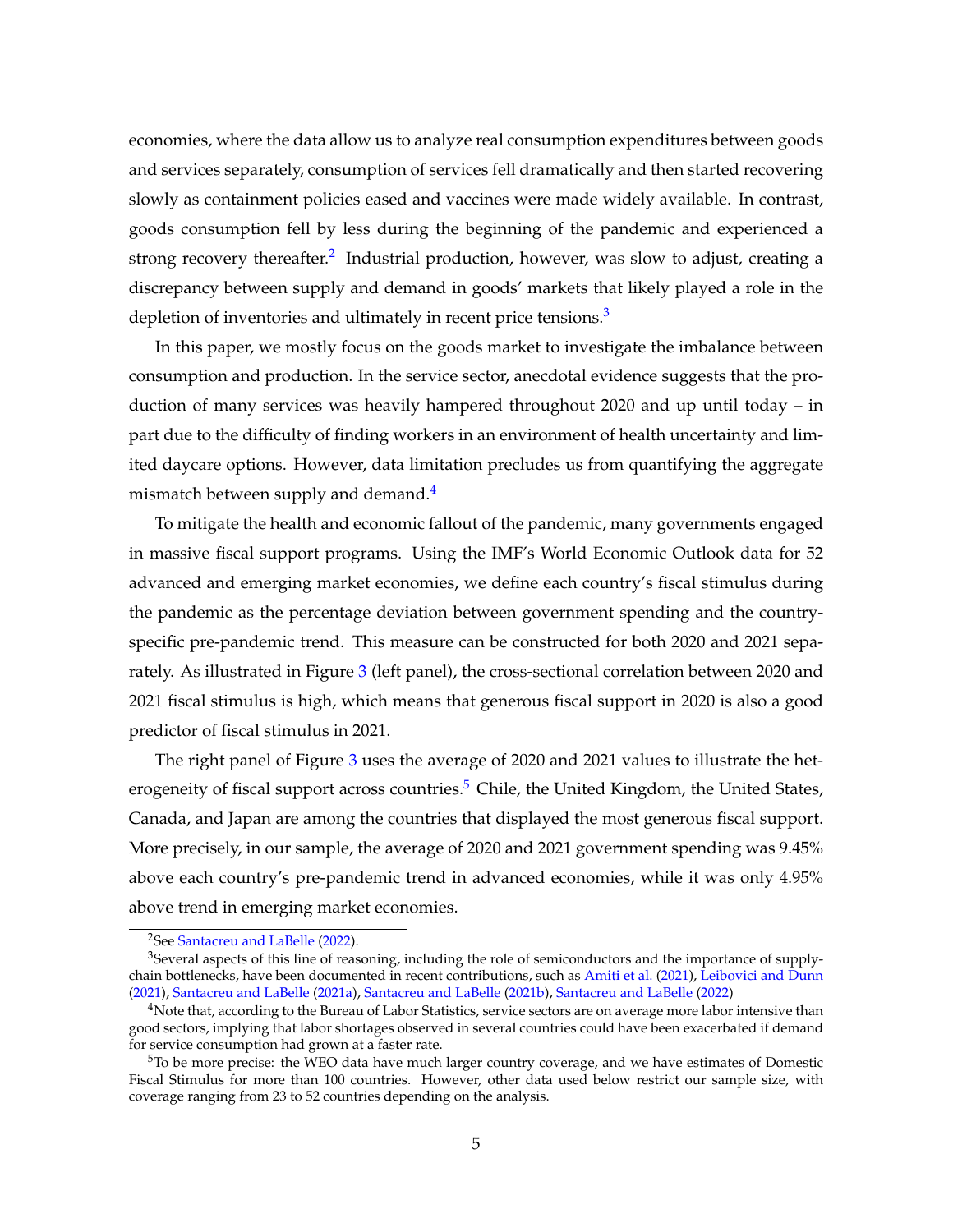

**Figure 2.** Real Consumption and Industrial Production during the Pandemic

#### <span id="page-5-1"></span>2.A United States

#### 2.B Advanced Foreign Economies

*Note:* United States and China consumption series end in 2022 Q1, whereas Advanced Foreign Economies and Emerging Market Economies ex. China series end in in 2021 Q4. All industrial production series end in 2022 Q1 and are aggregated to the quarterly frequency by taking the respective average of the monthly values. Aggregates are constructed using real GDP weights. China consumption data are expressed in per capita terms. Total industrial production excluding construction series are used when possible, but some series use manufacturing industrial production instead due to data limitations. Goods consumption data are available only for the United States and Advanced Foreign Economies.

*Source:* Bureau of Economic Analysis; OECD National Quarterly Accounts; Haver Analytics.

## <span id="page-5-0"></span>**3 Fiscal Support, Consumption, and Production During Recovery Periods of the Pandemic**

While the pandemic and associated restrictions were the main drivers of economic fluctuations over the past two years, fiscal stimulus policies might have shaped the response of consumption and production to lockdowns and consumer preferences, as reflected by changes in mobility. Here, we investigate the association between the size of total fiscal stimulus and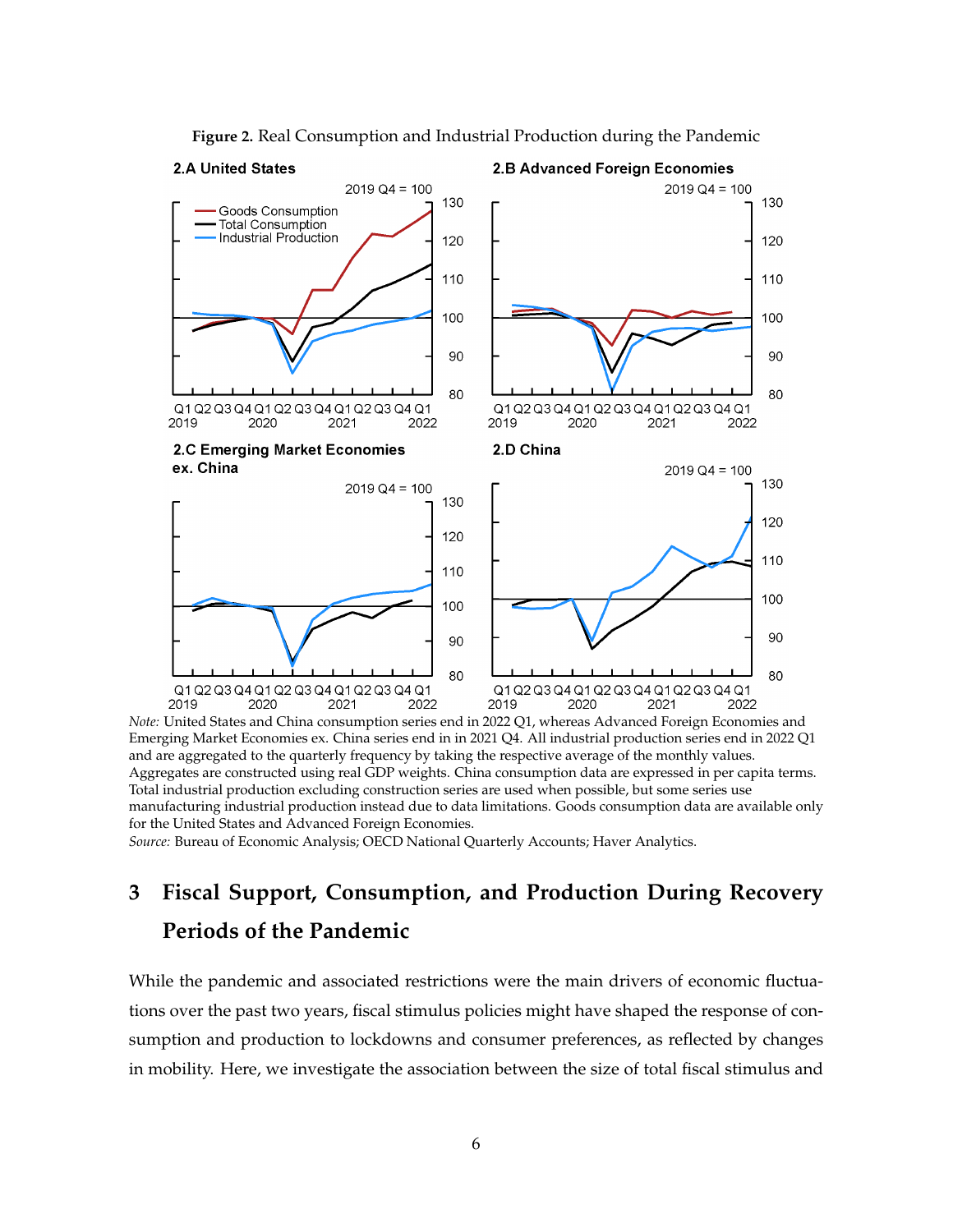<span id="page-6-0"></span>

**Figure 3.** Pandemic Fiscal Support

government's fiscal spending in 2020 and 2021 against a projected value, respectively. The projected value is calculated by taking the average fiscal spending growth rate for 2015–2019 and forecasting out a year or two years, depending on the base year. Federal Reserve Board country classifications are used to group countries into Advanced Economy and Emerging Market Economy categories. *Source:* IMF World Economic Outlook January 2022; Authors' calculations.

the path of consumption and Industrial Production during the COVID-19 pandemic by evaluating (i) the elasticity of demand and supply to lockdowns and reopenings, as measured by mobility movements, and (ii) the impact of fiscal stimulus on this elasticity.

#### **3.1 Empirical Setup and Identification Strategy**

We use cross-country data to investigate the effect of fiscal stimulus on consumption and on Industrial Production during the COVID-19 pandemic. Our conjecture is that fiscal stimulus supported the increase in consumption during periods of increased mobility but had only a limited impact on countries' supply as measured by Industrial Production. Our empirical strategy consists of projecting quarterly real consumption and production growth on changes in mobility in the same quarter, as well as on the interaction of these changes with countryspecific fiscal stimulus. Our objective is to analyze how fiscal support affected country-level consumption and production in response to mobility fluctuations.

Our fiscal stimulus variable is constructed as discussed in Figure [3](#page-6-0) and varies across countries and time. For all quarters of 2020, it takes into account government spending in excess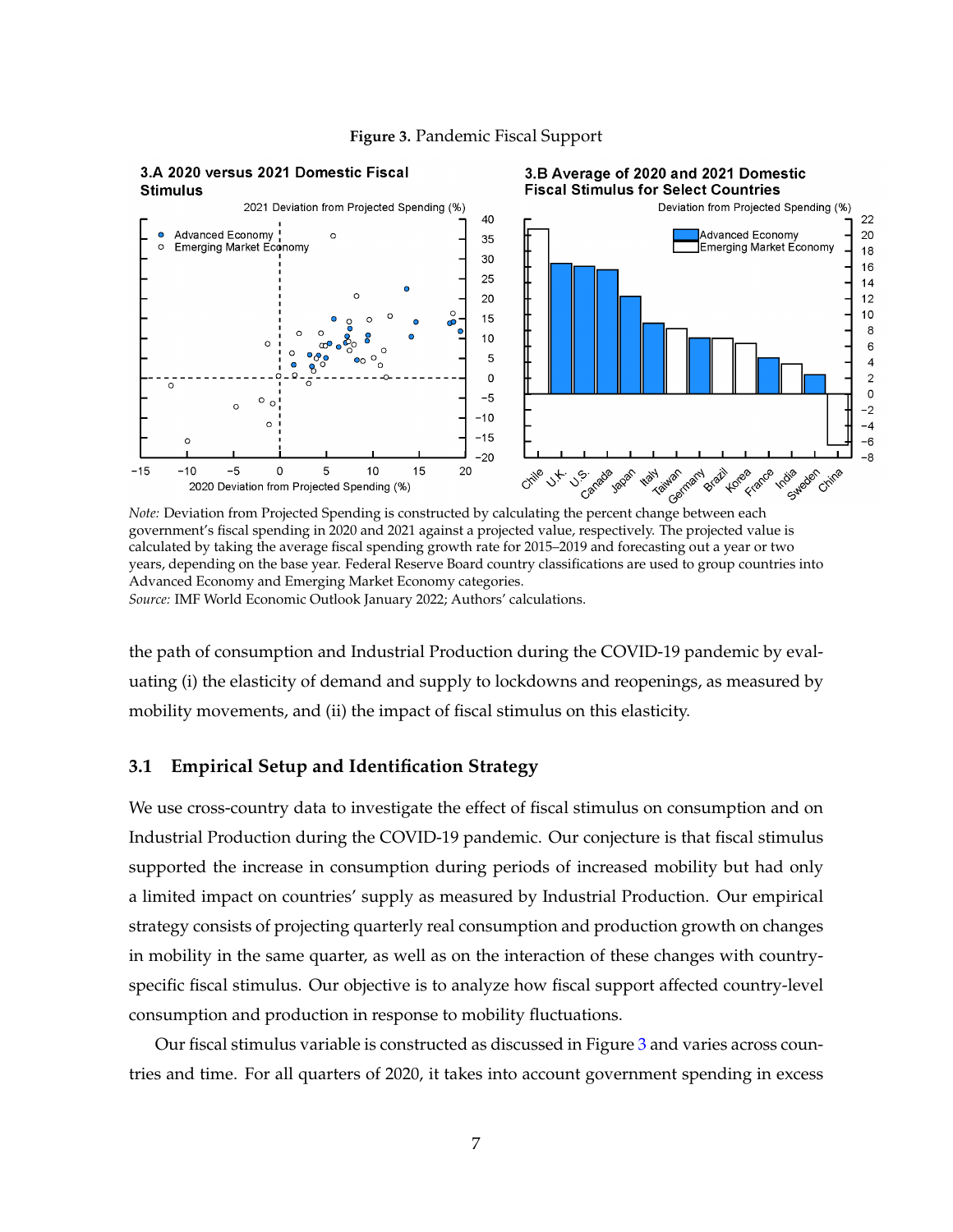of each country's pre-pandemic trend. For all quarters of 2021, the variable takes into account fiscal support provided in both 2020 and 2021. This choice allows us to consider, for each country, the whole stimulus implemented throughout the first and second year of the pandemic, which we then relate to the way countries reacted to the different waves of the pandemic for both 2020 and 2021. As widely noted, the transmission from fiscal stimulus to household consumption can take some time (see [Ramey](#page-24-7) [\(2011\)](#page-24-7) or [Ramey and Zubairy](#page-24-8) [\(2018\)](#page-24-8) for an extensive discussion of the timing of transmission). As a result, 2020 fiscal support is likely to impact consumption decisions for both 2020 and 2021, which implies that one needs to take into consideration fiscal stimulus disbursed in 2020 for data in 2021.<sup>[6](#page-7-0)</sup> We also note that this construction accounts for the slow unwinding of savings, which may be attributed to consumers spending significantly more once restrictions were relaxed in 2021 with the proliferation of vaccines.

To account for possible non-symmetric effects during periods of tightening or relaxation of public health restrictions, we split quarter-on-quarter mobility changes into two variables, separating positive and negative movements. All told, our empirical model can be written as

Cons\_Growth<sub>ct</sub> = 
$$
\beta_1
$$
Mob\_Increase<sub>ct</sub> +  $\beta_2$ Mob\_Decrease<sub>ct</sub> (1)  
+ $\beta_3$ Mob\_Increase<sub>ct</sub> × Fiscal\_Stim.<sub>ct</sub> +  $\beta_4$ Mob\_Decrease<sub>ct</sub> × Fiscal\_Stim.<sub>ct</sub>  
+ $FE_c + \varepsilon_{ct}$ 

In the above specification,  $β_1$  and  $β_2$  capture the impact of mobility changes on consumption growth for countries without fiscal stimulus. The interaction terms, whose effects are measured by  $\beta_3$  and  $\beta_4$ , capture how fiscal support changed the way consumption reacted to mobility movements. Recall that our fiscal stimulus variable is country-specific and timeinvariant. Hence, our identification strategy relies on comparing the elasticity of consumption to mobility changes for countries with different levels of fiscal support:  $\beta_3$  will be different from zero if fiscal stimulus modifies this elasticity during mobility decrease (i.e., lockdowns), and  $\beta_4$  will be different from zero if fiscal stimulus modifies this elasticity during periods of mobility increase (i.e., reopenings).

In a separate set of regressions, we perform the same analysis using Industrial Production growth as the dependent variable, which allows us to assess the effect of fiscal support on

<span id="page-7-0"></span><sup>&</sup>lt;sup>6</sup>Note, however, that any fiscal stimulus implemented in 2021 cannot affect the elasticity of consumption to lockdowns in 2020. Hence, it would not make sense to use 2021 fiscal support for quarters in 2020 in our panel data set.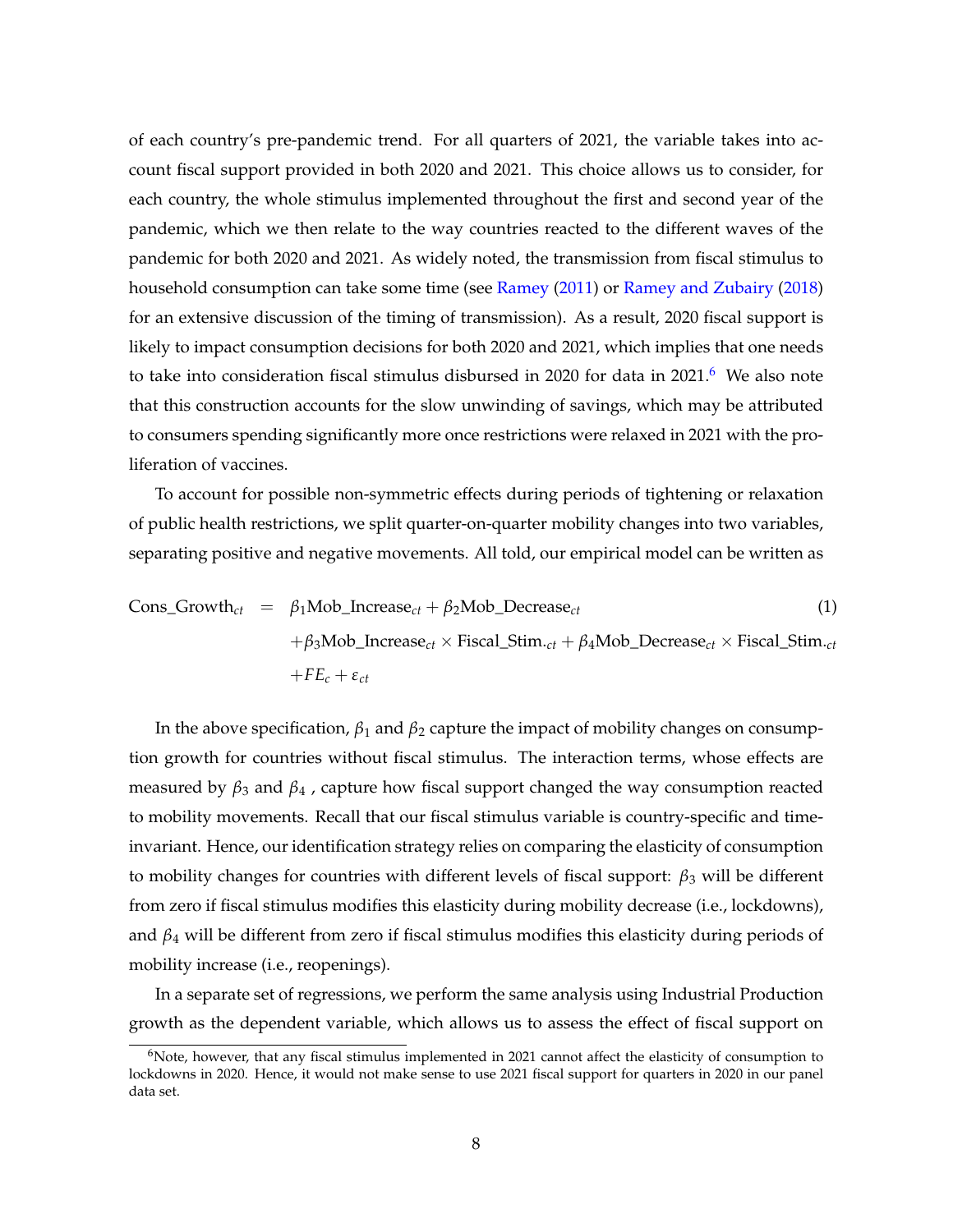the country-level supply of goods. In our baseline specifications, we use country fixed effects to account for observable factors such as heterogeneous trend growth across countries. Our results are qualitatively similar with the addition of several fixed effects.

#### **3.2 Baseline Consumption and Industrial Production Results**

Our main results are presented in Table [1.](#page-9-0) We find that governments that provided generous fiscal support mitigated the drop in goods consumption in periods of mobility decrease, while they boosted consumption in periods of increased mobility. The effect of fiscal stimulus on services consumption, however, is insignificant. Finally, our results reveal that generous fiscal spending did not significantly contribute to supply expansion: Countries with larger fiscal support did not have a significantly different association between mobility and Industrial Production. In other words, supply did not adjust quickly enough to meet the sharp increase in demand for goods.

Looking at the first column in Table [1](#page-9-0) reveals that a one standard deviation increase in fiscal stimulus, which is an increase of government spending of about 6.7% compared with the pre-pandemic trend, raises the responsiveness of total consumption to positive mobility movement by about 16 percent. More precisely, for countries without fiscal stimulus, consumption growth increased by 0.25 percentage points in response to a 1 percentage point increase in mobility. For countries with government spending 6.7% above their trend, this elasticity increased to  $0.25+0.04 = 0.29$  percentage points.

Separating goods and services consumption in columns 2 and 3, respectively, we note that the effect of fiscal stimulus on total consumption is entirely driven by goods consumption, where a one standard deviation increase in fiscal support is associated with a 26 percent surge in the link between consumption growth and mobility rebound (from 0.19 to 0.19+0.05=0.24), while it reduced the drop in goods consumption during periods of mobility decline by 13 percent (from -0.31 to -0.31+0.04=-0.27).

In a robustness exercise presented in appendix [B,](#page-25-5) we use an alternative construction of our fiscal stimulus variable, which focuses on 2020 government spending only. The rationale for this exercise is that fiscal support in 2021 might have been disbursed late in that year and hence would not be relevant for understanding consumption behavior in most of the year. Such a time-invariant version of our fiscal stimulus variable for each country means that the identification of interaction terms relies on comparing countries with each other, assessing if countries with large fiscal stimulus in 2020 were associated with different elasticity of con-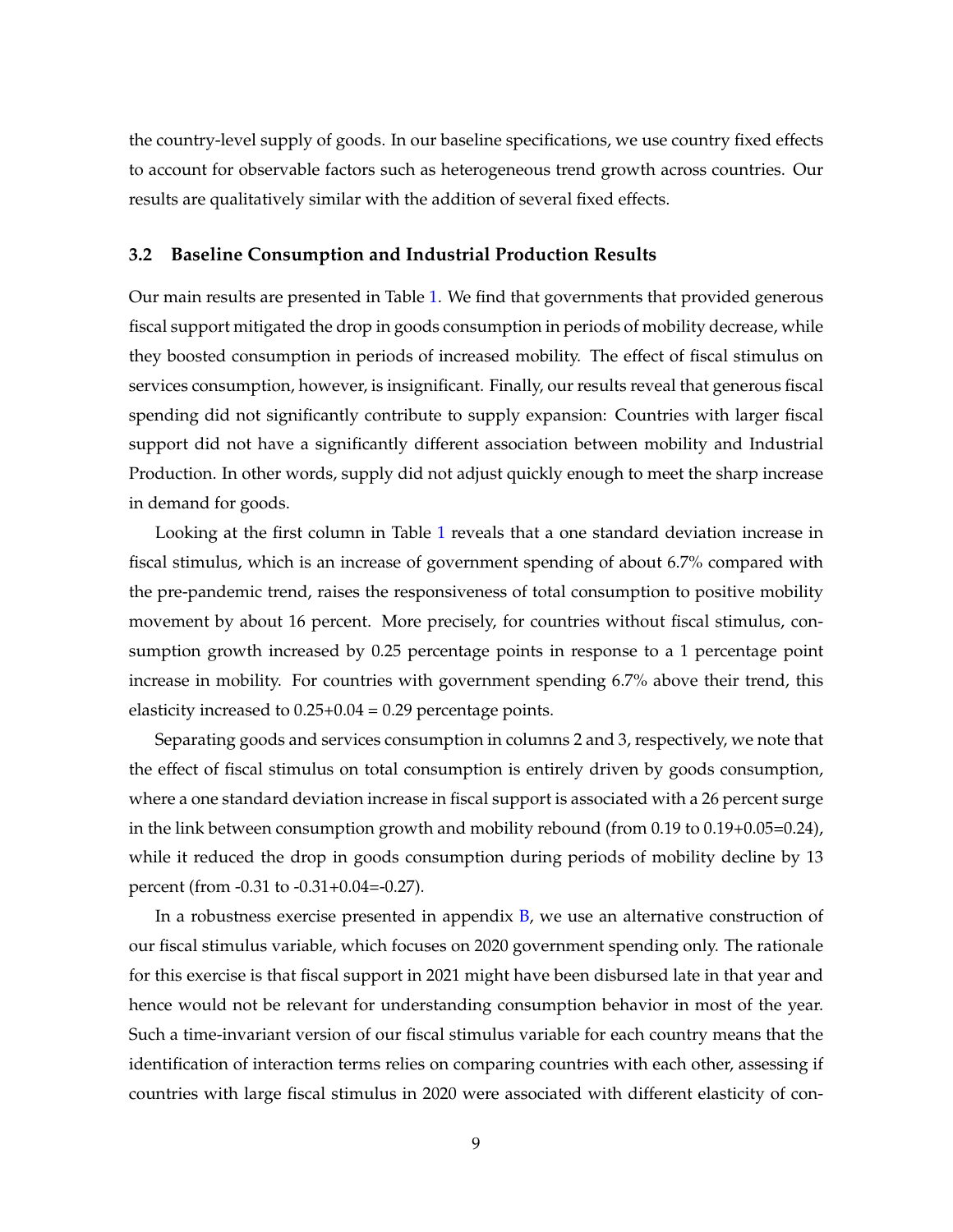|                          | (1)                  | (2)                  | (3)                    | (4)                      |
|--------------------------|----------------------|----------------------|------------------------|--------------------------|
|                          | Total<br>Consumption | Goods<br>Consumption | Service<br>Consumption | Industrial<br>Production |
| Mob. Increase            | $0.25***$            | $0.19***$            | $0.32***$              | $0.20*$                  |
|                          | (0.04)               | (0.03)               | (0.06)                 | (0.12)                   |
| Mob. Decrease            | $-0.38***$           | $-0.31***$           | $-0.43***$             | $-0.64**$                |
|                          | (0.04)               | (0.05)               | (0.06)                 | (0.26)                   |
| Mob. Increase $\times$   | $0.04*$              | $0.05***$            | 0.02                   | 0.00                     |
| Domestic Fiscal Stimulus | (0.02)               | (0.01)               | (0.03)                 | (0.06)                   |
| Mob. Decrease $\times$   | $-0.01$              | $0.04***$            | $-0.05*$               | 0.20                     |
| Domestic Fiscal Stimulus | (0.02)               | (0.01)               | (0.03)                 | (0.15)                   |
| Country FE               |                      |                      |                        | ✓                        |
| $R^2$                    | 0.74                 | 0.51                 | 0.67                   | 0.21                     |
| Observations             | 184                  | 184                  | 184                    | 352                      |
| Number of Countries      | 23                   | 23                   | 23                     | 44                       |

<span id="page-9-0"></span>**Table. 1.** Consumption and IP's relationship with mobility movements, and country level's Fiscal Stimulus

*Note*: Left-hand-side variables and mobility variables are quarterly growth rates. Domestic Fiscal Stimulus is constructed using a similar definition of deviation from projected spending shown in Figure [3,](#page-6-0) but for a given country in 2020, the value solely takes the 2020 deviation from projected fiscal spending. However, in 2021 the value is constructed by averaging the 2020 and 2021 values of deviation from projected spending. The variable is then standardized by dividing by the variable's standard deviation. The constant and standalone Domestic Fiscal Stimulus variables are omitted from the table for brevity. Data extend from 2020 Q1-2021Q4. Standard errors are clustered at the country level and shown in parentheses.

\*\*  $p < 0.01$ , \*\*  $p < 0.05$ , \*  $p < 0.1$ 

sumption to mobility. Results show that, with this specification, all of our results are both qualitatively and quantitatively similar to those in Table  $1<sup>7</sup>$  $1<sup>7</sup>$  $1<sup>7</sup>$ 

In summary, our results point to an asymmetric effect of fiscal spending. In periods of economic reopening and mobility rebound, fiscal support amplifies the increase in consumption. In periods of mobility decline, however, fiscal support helps households "soften the blow" of reduced activity, implying a smaller decline in consumption in countries with large fiscal stimulus. Hence, in these periods, fiscal support is expected to counterbalance the effect of mobility, and the interaction term has the opposite sign of the standalone mobility variable.

Using our point estimates and country-specific values of fiscal support, Figure [4](#page-10-0) quanti-

<span id="page-9-1"></span><sup>7</sup>This consistency is not surprising because the cross-sectional correlation between 2020 and 2021 fiscal stimulus is 0.63, which means that generous fiscal support in 2020 is also a good predictor of fiscal stimulus in 2021. On average in our sample of 52 countries, government spending was 6.19% above pre-pandemic trend in 2020, while it was 7.23% above of the trend in 2021.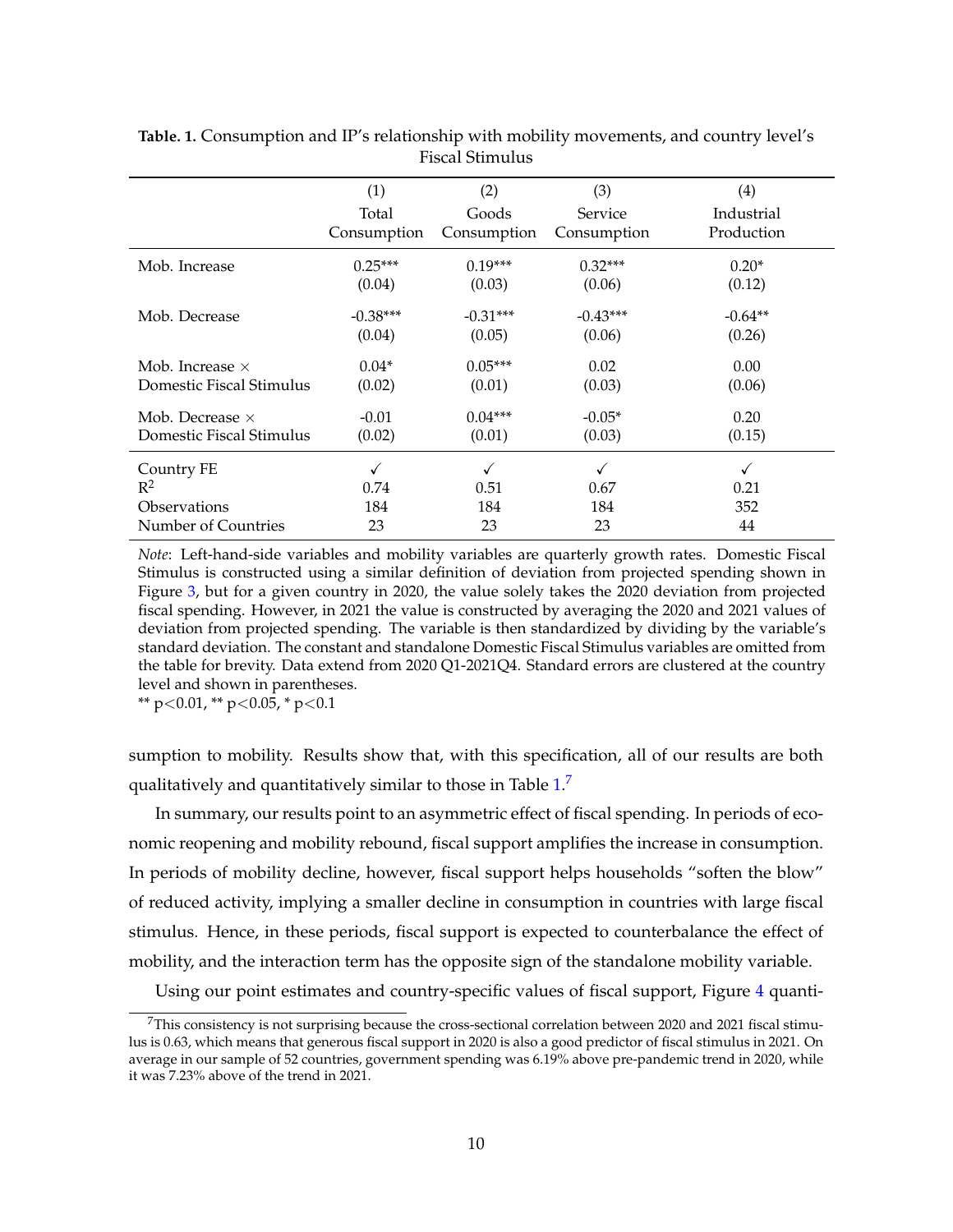fies the role of fiscal support in shaping the response of goods consumption to fluctuations in mobility in several groups of countries. As expected, the United States is one of the countries where consumption behavior was the most impacted by fiscal stimulus during the pandemic, with consumption decreasing significantly less when mobility drops and rebounding significantly more when mobility increases.



<span id="page-10-0"></span>**Figure 4.** Change in the Growth Rate of Goods Consumption in response to mobility changes

*Note:* The AFE aggregate comprise 19 countries and the EME aggregate comprise 32 countries. Countries are equally weighted within the aggregates. Countries are classified using Federal Reserve Board country classifications.

*Source:* Authors' calculations.

#### **3.3 A Look at Employment Recovery**

In order to further explore the finding that fiscal support did not increase the rebound in industrial production during periods of mobility increase, we extend our analysis to study the impact of fiscal stimulus on the labor market, using data on both employment and labor force participation. We first use employment data for 29 countries, separated between goods and services employment, and assess the effect of fiscal spending on employment growth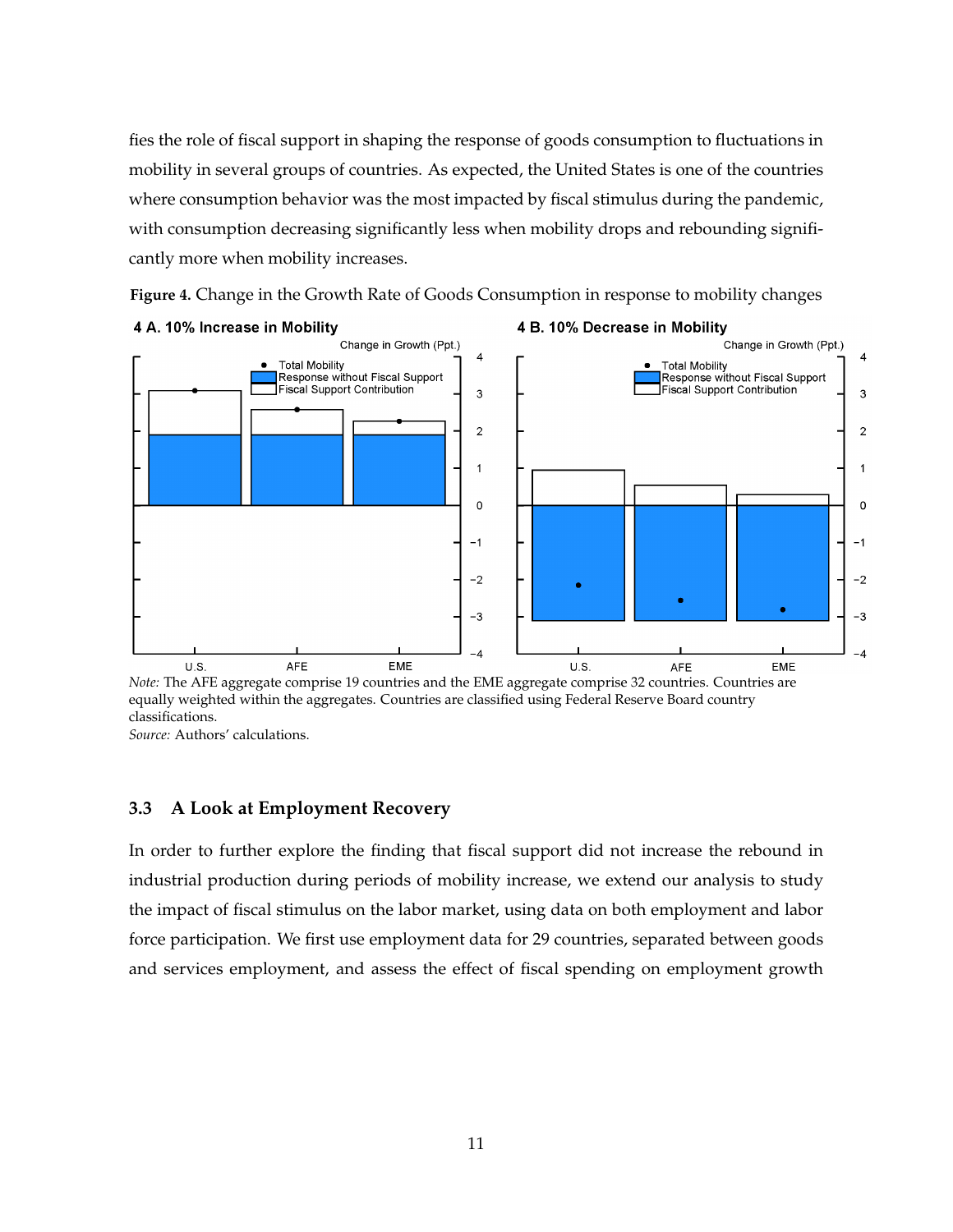using a similar framework:

$$
Emp\_Growth_{ct} = \beta_1 \text{Mob\_Increase}_{ct} + \beta_2 \text{Mob\_Decrease}_{ct}
$$
  
+ $\beta_3 \text{Mob\_Increase}_{ct} \times \text{Fiscal\_Stim.}_{ct} + \beta_4 \text{Mob\_Decrease}_{ct} \times \text{Fiscal\_Stim.}_{ct}$   
+ $FE_c + \varepsilon_{ct}$  (2)

The results are presented in the first three columns in Table [2.](#page-12-0) We find that employment was less sensitive to mobility than either consumption or Industrial Production. We also note a strong asymmetry in the sensitivity to mobility changes, with employment contracting strongly in periods of restrictions while only picking up modestly in periods of reopening. Related to our previous point, country-specific fiscal stimulus does not appear to have any significant impact on the relationship between employment and observed mobility, which is consistent with our previous observation that while fiscal stimulus boosted consumption, it had a limited impact on production.

In column 4, we also investigate how labor force participation (LFP) changed during the subsequent waves of the pandemic, and how this elasticity changed for countries with larger fiscal support. Consistent with previous observations, LFP decreased strongly during periods of lockdowns and recovered only modestly in periods of reopening. However, it is interesting to note that countries with larger fiscal stimulus experienced a smaller decline in LFP in periods of mobility decline, as revealed by the positive and significant coefficient for the interaction between mobility decrease and fiscal support. This result is especially interesting when compared to the insignificant effect of fiscal stimulus on the way employment reacted to mobility changes, as seen in columns 1 to 3. This contrast highlights that while government support did not significantly modify people's willingness or ability to work during the pandemic, it seems to have helped maintain workers in the labor force.

Overall, the sluggish employment recovery suggests lingering labor market constraints. Many possible explanations have been discussed in recent months, including childcare issues, health concerns, early retirement, great resignation, lower migration, etc.

#### **3.4 From Supply and Demand Imbalance to Bottlenecks and Inflation**

The previous section highlighted that fiscal support during the pandemic boosted goods consumption demand without any noticeable impact on the supply of goods. All told, the large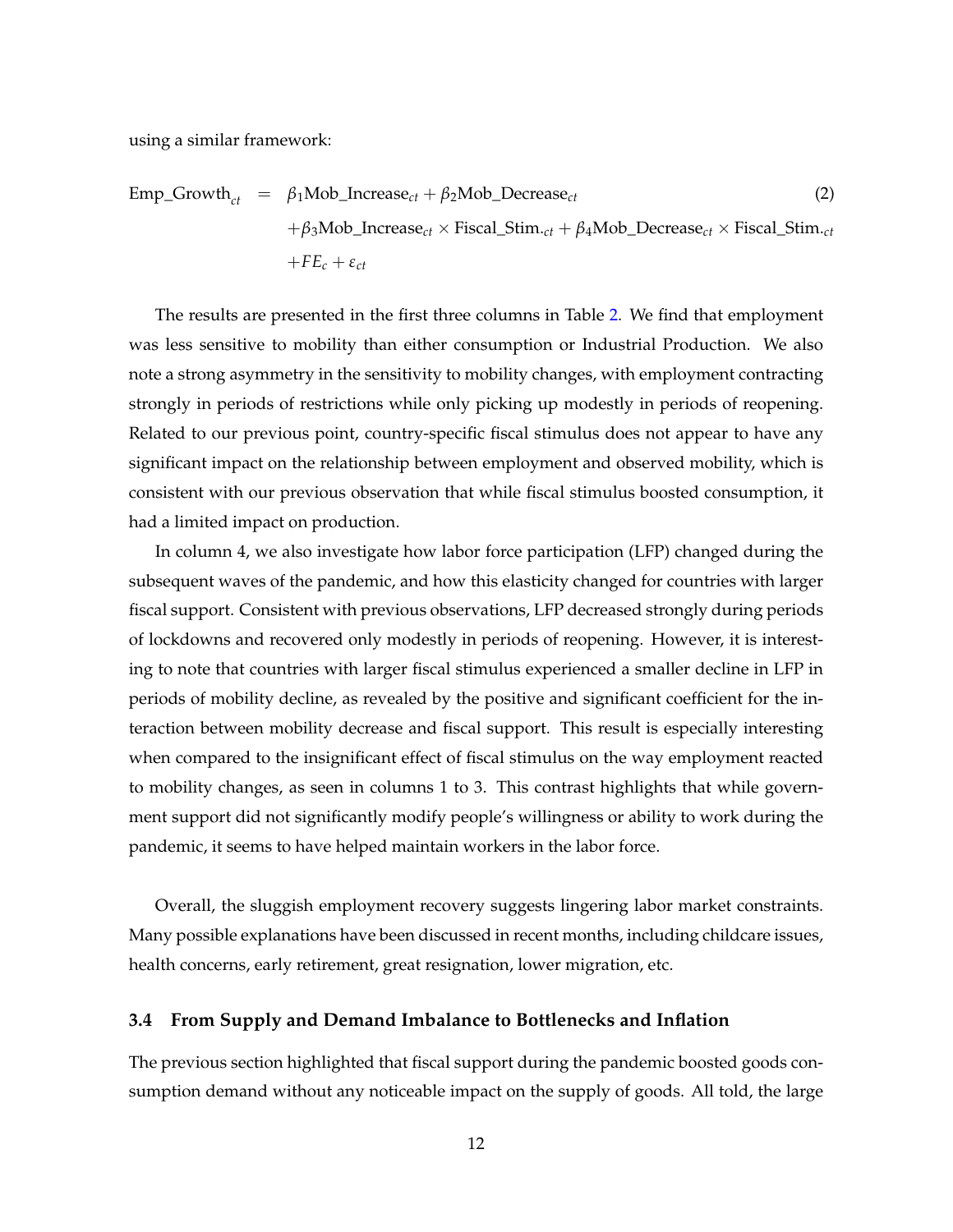|                                                                   | (1)               | (2)               | (3)                    | (4)                    |
|-------------------------------------------------------------------|-------------------|-------------------|------------------------|------------------------|
|                                                                   | Total             | Goods             | <b>Service</b>         | Labor Force            |
|                                                                   | Employment        | Employment        | Employment             | Participation          |
| Mob. Increase                                                     | 0.01              | 0.06              | $-0.02$                | 0.03                   |
|                                                                   | (0.02)            | (0.06)            | (0.03)                 | (0.04)                 |
| Mob. Decrease                                                     | $-0.22***$        | $-0.13***$        | $-0.25***$             | $-0.24***$             |
|                                                                   | (0.06)            | (0.06)            | (0.08)                 | (0.06)                 |
| Mob. Increase $\times$                                            | 0.01              | $-0.04$           | 0.03                   | 0.00                   |
| Domestic Fiscal Stimulus                                          | (0.02)            | (0.04)            | (0.02)                 | (0.02)                 |
| Mob. Decrease $\times$                                            | 0.06              | 0.00              | 0.08                   | $0.06**$               |
| Domestic Fiscal Stimulus                                          | (0.05)            | (0.04)            | (0.06)                 | (0.03)                 |
| Country FE<br>$R^2$<br><b>Observations</b><br>Number of Countries | 0.32<br>232<br>29 | 0.19<br>232<br>29 | ✓<br>0.31<br>232<br>29 | √<br>0.31<br>245<br>31 |

<span id="page-12-0"></span>**Table. 2.** Employment's relationship with mobility movements, and country level's Fiscal Stimulus

*Note*: Left-hand-side variables and mobility variables are quarterly growth rates. Domestic Fiscal Stimulus is constructed using a similar definition of deviation from projected spending shown in Figure [3,](#page-6-0) but for a given country in 2020, the value solely takes the 2020 deviation from projected fiscal spending. However, in 2021, the value is constructed by averaging the 2020 and 2021 values of deviation from projected spending. The variable is then standardized by dividing by the variable's standard deviation. The constant and standalone Domestic Fiscal Stimulus variables are omitted from the table for brevity. Data extend from 2020 Q1-2021Q4. Standard errors are clustered at the country level and shown in parentheses.

\*\*  $p < 0.01$ , \*\*  $p < 0.05$ , \*  $p < 0.1$ 

increase in demand triggered by the fiscal stimulus policy, together with the slow pace of adjustment in production, likely contributed to the current imbalance in the goods market.

The timing of transmission from fiscal support to inflation is, however, uncertain. As aggregate demand was supported by government transfers, goods-producing firms first started to dig into inventories and increase orders to suppliers, both domestic and foreign. Such an increase in demand coupled with limited production and shipping capacity first led to "supply chain bottlenecks." As an illustration, the Supplier Delivery Time component of Manufacturing PMIs across 30 countries, plotted in Figure [5,](#page-13-1) shows the presence of supply chain delays across the world, especially in the United States and other advanced economies.<sup>[8](#page-12-1)</sup>

<span id="page-12-1"></span><sup>&</sup>lt;sup>8</sup>Purchasing Managers' Indices (PMIs) are indices of the prevailing direction of economic trends. They summarize whether market conditions, as viewed by purchasing managers, are expanding, staying the same, or contracting. In our analysis, we focus on the component related to supplier delivery times.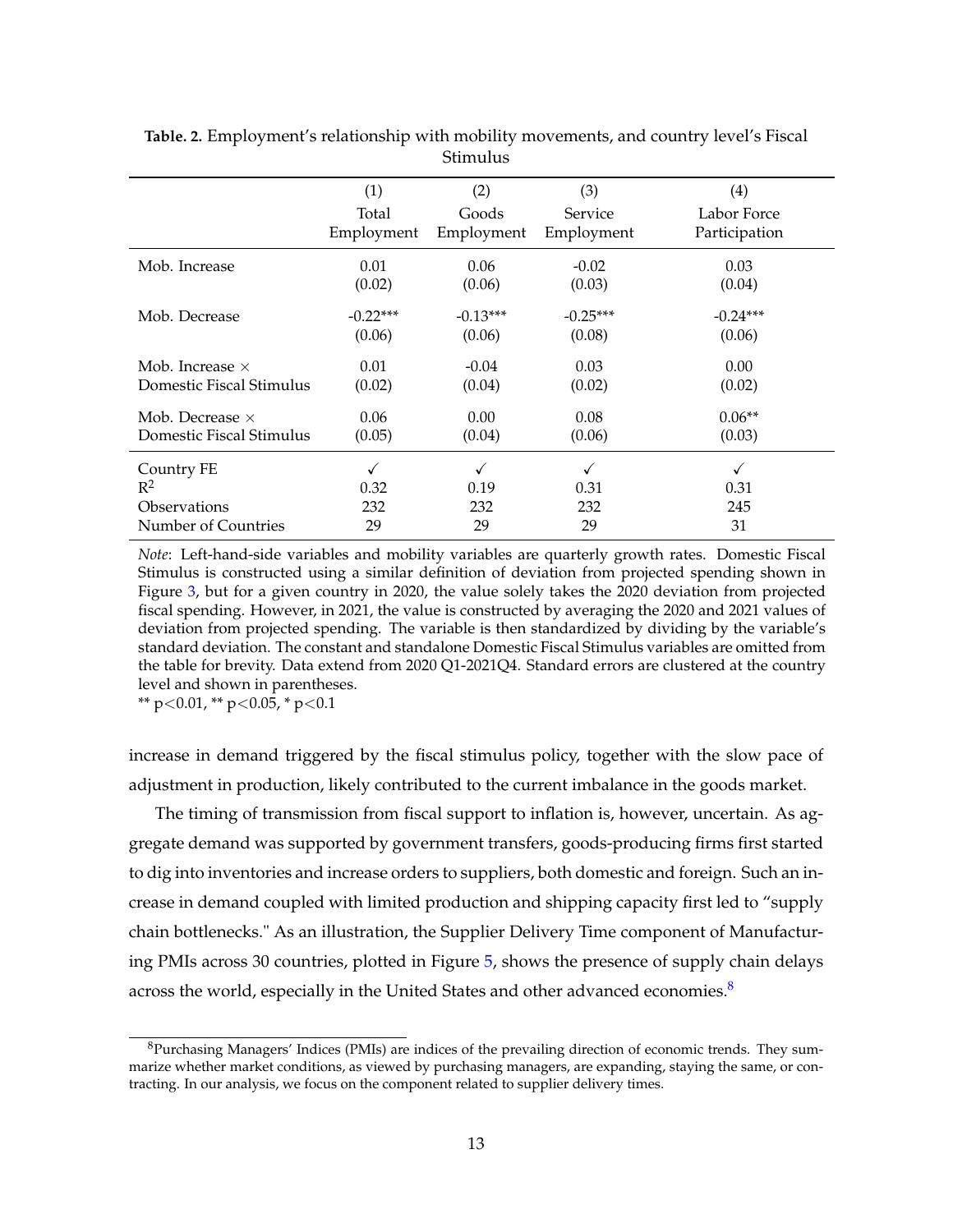<span id="page-13-1"></span>

**Figure 5.** Supplier Delivery Times' component of PMIs

Ultimately, the surge in aggregate demand contributed to the surge in inflation, which we discuss in the next section. However, given the delay in transmission and the continued increase in inflation from early 2021 onward and across several waves of the virus, we focus on a cross-sectional analysis, instead of a within-country time variation. Indeed, while this section was devoted to quarter-on-quarter changes in mobility and how they impacted demand and supply in countries with different levels of fiscal support, our next section takes stock of the imbalance and investigates the "end result" of this process in terms of inflation, using data up until February 2022 (which, for reference, is prior to the invasion of Ukraine).

## <span id="page-13-0"></span>**4 Fiscal Support and Inflation**

As the pandemic disrupted the economy for longer than many expected, inflation started to display a strong upward trajectory. Figure [6](#page-14-0) plots the evolution of both headline and core inflation during the pandemic. After an initial decrease in the midst of the first Covid-19 wave, both headline and core inflation increased steadily from the end of 2020 and throughout 2021. The first few months of data for 2022 reveal a continued surge, especially core inflation in advanced economies, which suggests a persistent imbalance between high aggregate demand and constrained aggregate supply. In our subsequent analysis, we focus on inflation data

*Note:* Values larger than 50 denote longer supplier delivery times. AFE and EME ex. China aggregates are constructed using bilateral U.S. merchandise export weights. Data end in April 2022. *Source:* S&P Global; Haver Analytics.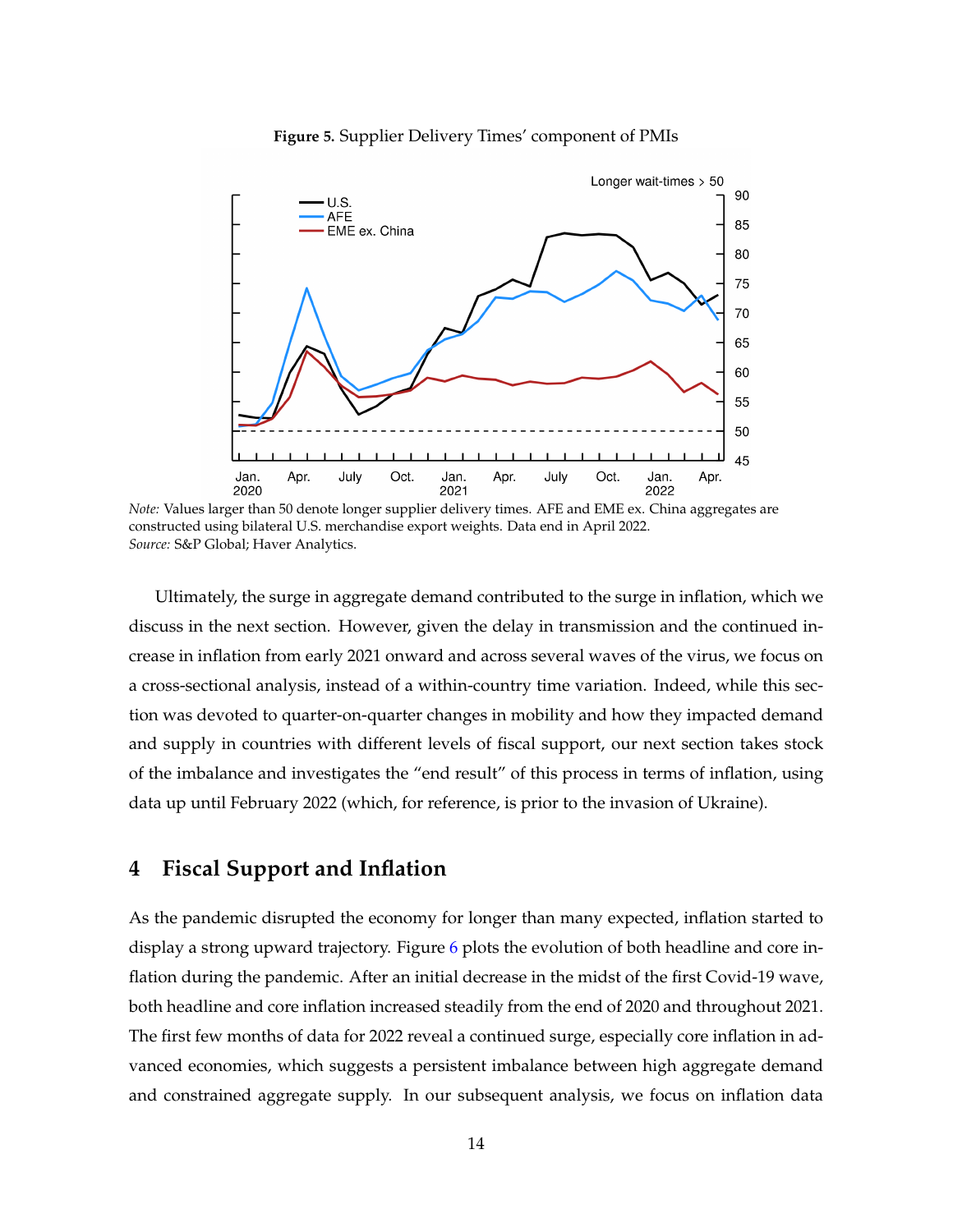up until the invasion of Ukraine (i.e., until February 2022), in order to avoid taking into account large movements in commodity prices that arose from the war and could have been a confounding factor in our analysis.

#### **Figure 6.** Evolution of Inflation during the Covid-19 pandemic

#### <span id="page-14-0"></span>6 A. Core Inflation

#### 6 B. Headline Inflation



*Note:* The AFE and EME aggregates are weighted by U.S. bilateral import shares and comprise countries forecasted by the Federal Reserve Board. The U.S. series end in April, whereas AFE and EME aggregates end in March 2022. *Source:* Haver Analytics.

As we have previously shown, countries with large fiscal support experienced substantial increases in consumption of goods. Moreover, the steep surge in goods consumption in those countries may have also created extra demand in other countries through an increase in demand for imports. This demand surge was met by limited supply capacity and bottlenecks. Indeed, while both production, transportation, and shipping capacity have adapted to increasing global value chain participation over the past few decades, the necessary infrastructure appeared to be quite inelastic in the short run.

We investigate the role of domestic and foreign factors on a country's inflation by conducting a cross-country regression analysis. For each country, we compute a measure of "excess inflation" by taking the February 2022 12-month inflation rate and subtracting the average rate of inflation each country experienced during 2015-2019. We then construct several measures of exposure to domestic and foreign fiscal stimulus and project excess inflation on such measures.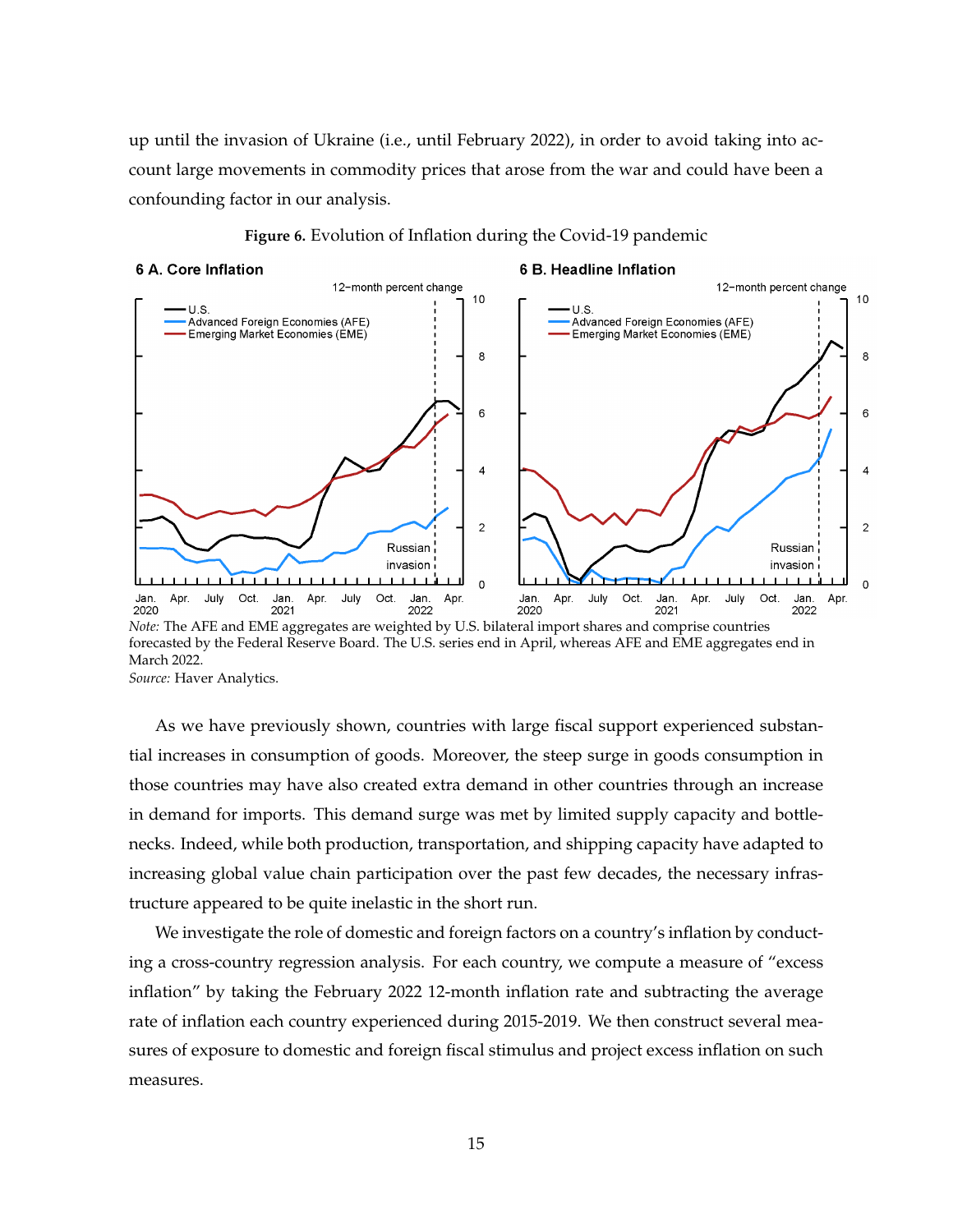First, Domestic Fiscal Stimulus captures each country's fiscal support, as discussed in Section [2.](#page-3-0) Second, Total Exposure to Foreign Fiscal Stimulus measures a country's exposure to foreign stimulus and contains two parts: (i) a "vertical" component, defined as a tradeweighted average of other countries' stimulus measures, and (ii) a "horizontal" component capturing the exposure of each country's import partners to a third country's fiscal stimulus. Intuitively, the United States can be exposed to fiscal stimulus from Canada, both through a high import share (i.e, imported inflation) and through a high export share (i.e., higher demand from Canada). This captures vertical foreign exposure. Moreover, the price of Canada's exports to the United States may be pushed up by Canada's exposure to Mexico's fiscal stimulus. This captures horizontal foreign exposure.

In practice, we use value-added trade data from OECD's TiVA database, which allows us to account for both direct and indirect linkages through global value chains. We are focusing on 2018 values, which is the latest available year. For any country c, the mathematical definition of our foreign exposure variables can be written as

Vertical Exp. to Foreign 
$$
\text{Stim.}_c = \sum_{j \in \text{Partners}(c)} \frac{T_{c \to j} + T_{j \to c}}{GDP_c}
$$
 Fiscal  $\text{Stim.}_j$  (3)

Horizontal Exp. to Foreign 
$$
\text{Stim.}_c = \sum_{j \in \text{Partners}(c)} \sum_{k \in \text{Partners}(j) - c} \frac{T_{j \to k} + T_{k \to j}}{GDP_c} \text{ Fiscal Stim.}_k \quad (4)
$$

Where  $T_{c\rightarrow j}$  denotes the value-added trade flow from country c to country j. Partners (c) is the set of all trade partners of country c. In the definition of *Horizontal Exposure to Foreign Stimulus*, note that the second summation is done over all trade partners except the country c.

In contrast to the panel analysis presented in Section [3,](#page-5-0) we use cross-country regressions since the timing of transmission from fiscal stimulus to surge in aggregate demand and ultimately to inflation is uncertain. Indeed, fiscal support in any given quarter likely supported consumers' demand both contemporaneously and in the following quarters, with the total effect of fiscal support accumulating throughout the period where fiscal spending remains above trend. Indeed, households savings increased sharply during the pandemic and remained above its pre-pandemic level by mid-2022.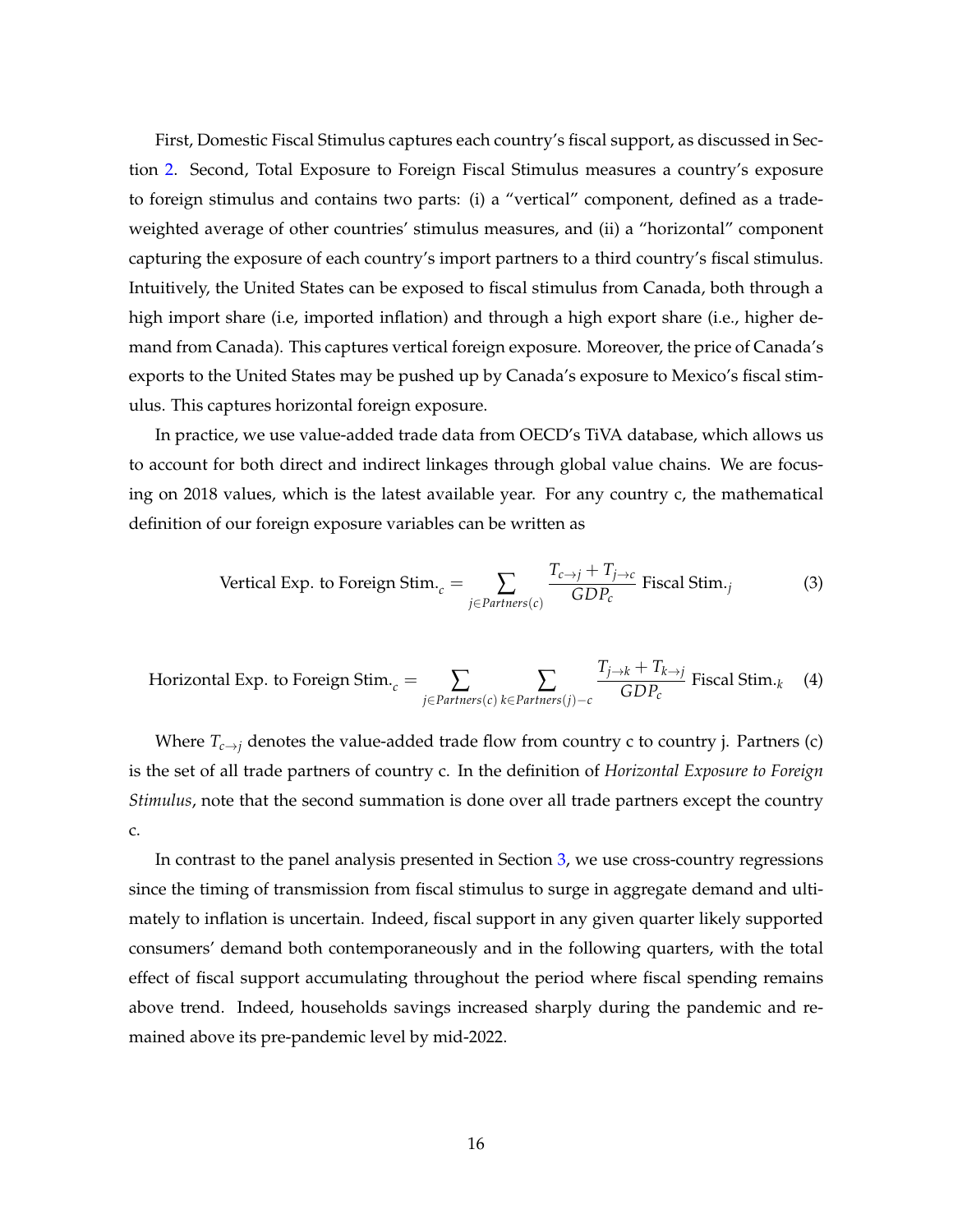#### **4.1 Baseline Inflation Results**

Our main results are presented in Table [3.](#page-16-0) We find that excess inflation is significantly correlated to each country's own domestic stimulus and to various exposures to foreign stimulus. Both vertical and horizontal exposure to foreign stimulus appear to be significantly correlated with domestic excess inflation, regardless of whether they are taken separately or each used in conjunction with domestic fiscal stimulus, as can be seen in columns 2 to 4. When taking all variables into account, as in column 6, only horizontal exposure remains statistically significant. We interpret this finding with caution, since vertical and horizontal exposure variables are highly correlated. Finally, column 7 shows that excess inflation is also strongly related to our Total Exposure variable.

<span id="page-16-0"></span>

|                                              | (1)                                    | (2)                                    | (3)                                    | (4)                                    | (5)                                    | (6)                                    | (7)                                    |
|----------------------------------------------|----------------------------------------|----------------------------------------|----------------------------------------|----------------------------------------|----------------------------------------|----------------------------------------|----------------------------------------|
|                                              | <b>Excess</b><br>Headline<br>Inflation | <b>Excess</b><br>Headline<br>Inflation | <b>Excess</b><br>Headline<br>Inflation | <b>Excess</b><br>Headline<br>Inflation | <b>Excess</b><br>Headline<br>Inflation | <b>Excess</b><br>Headline<br>Inflation | <b>Excess</b><br>Headline<br>Inflation |
| Domestic Fiscal<br>Stimulus                  | $1.30***$<br>(0.37)                    |                                        |                                        | $1.12***$<br>(0.33)                    | $1.05***$<br>(0.35)                    | $1.06***$<br>(0.35)                    | $1.09***$<br>(0.33)                    |
| Vertical Exposure<br>to Foreign Stimulus     |                                        | $1.49***$<br>(0.44)                    |                                        | $1.34***$<br>(0.43)                    |                                        | 0.11<br>(0.60)                         |                                        |
| Horizontal Exposure<br>to Foreign Stimulus   |                                        |                                        | $1.69***$<br>(0.42)                    |                                        | $1.52***$<br>(0.37)                    | $1.42**$<br>(0.61)                     |                                        |
| <b>Total Exposure</b><br>to Foreign Stimulus |                                        |                                        |                                        |                                        |                                        |                                        | $1.44***$<br>(0.41)                    |
| $R^2$<br>Observations                        | 0.19<br>52                             | 0.25<br>52                             | 0.32<br>52                             | 0.39<br>52                             | 0.44<br>52                             | 0.45<br>52                             | 0.42<br>52                             |

**Table. 3.** Fiscal Stimulus and Inflation, the role of both domestic and foreign forces

*Note:* Excess Headline Inflation is computed by subtracting February 2022 12-month inflation from its 2015-2019 average. Domestic Fiscal Stimulus is constructed using a similar definition of deviation from projected spending shown in Figure [3,](#page-6-0) but it takes the average of 2020 and 2021 deviations from projected fiscal spending. The variable is then standardized by dividing by the variable's standard deviation. Vertical Exposure to Foreign Stimulus is the standardized weighted average of Domestic Fiscal Stimulus of a country's trading partners, and Horizontal Exposure to Foreign Stimulus is the standardized weighted average of Vertical Fiscal Stimulus of a country's trading partners. Total Exposure to Foreign Stimulus is the standardized sum of Vertical and Horizontal Exposure. The constant is omitted from the table for brevity. Robust standard errors are in parentheses. \*\* p<0.01, \*\* p<0.05, \* p<0.1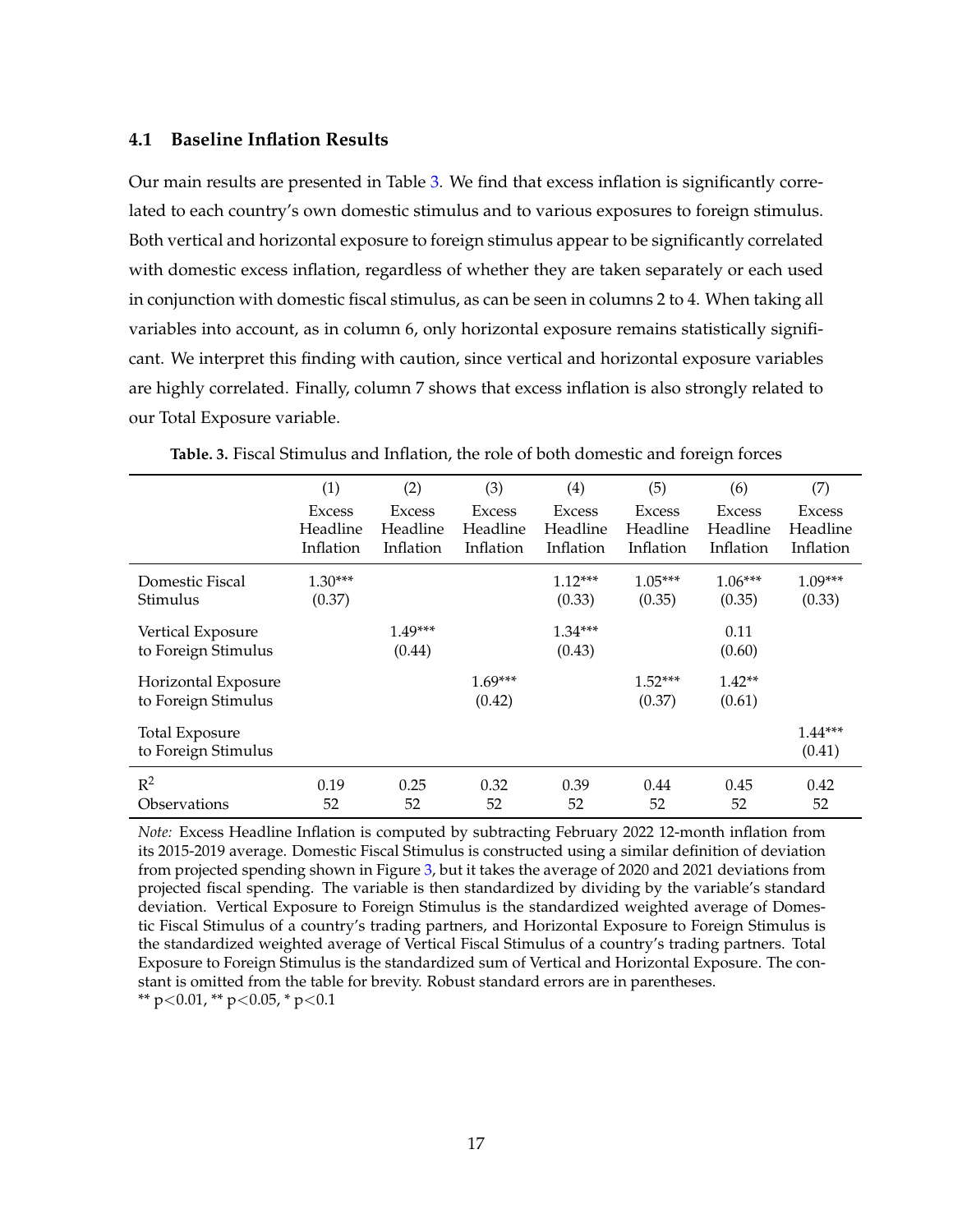## **4.2 Back-of-the-Envelope Calculation: Quantifying the Impact of Fiscal Stimulus on Inflation**

In order to give a more practical interpretation of our findings, we use our point estimates to compute country-specific values for the contribution of fiscal stimulus to inflation, as shown in Figure [7.](#page-18-0) The left panel (Figure 7.A) presents the impact of domestic and foreign exposure on excess inflation for several regions, based on our regression.<sup>[9](#page-17-0)</sup> The impact of domestic fiscal stimulus on inflation is highest in the United States and in Chile. Canada, a country with strong trade links with the U.S., features a high level of excess inflation related to exposure to foreign fiscal stimulus. In large economies with limited openness to international trade, such as the United States, domestic stimulus is a more important driver of excess inflation that foreign stimulus. However, more open countries, or countries that used limited fiscal stimulus during the pandemic, are relatively more impacted by exposure to foreign fiscal stimulus. In our sample, domestic stimulus is associated with 2.6 percentage points (pp) in excess inflation in the United States and 1.1 pp in Germany.

In the right panel (Figure 7.B), we dig deeper into foreign exposure and derive a measure of "international spillover" of U.S. fiscal stimulus. In particular, we isolate the share of U.S. stimulus in foreign exposure for several countries and compute the associated excess inflation in those countries. Our estimation implies that U.S. fiscal stimulus was associated with excess inflation of about 2.3 pp in Canada and 0.6 pp in the United Kingdom. For reference, we present the inflation impact of exposure to domestic and foreign fiscal stimulus for all countries in the appendix.

#### **4.3 Robustness: Addressing the omitted variables bias**

Our identification is not without limitations. The estimation relies on the association between excess inflation and exposure to domestic and foreign fiscal stimulus, but it might be the case that countries that engaged in larger fiscal support are also those that have been the worst hit by the pandemic. In such a case, and if the severity of the pandemic is itself positively correlated with excess inflation over and beyond the effect of fiscal support, our results would suffer from an omitted variable bias. Moreover, the bias would be positive because our fiscal stimulus variable would capture both the direct effect of the pandemic and the effect of the fiscal spending. We now address these concerns.

<span id="page-17-0"></span> $9$ For this chart and the table in the appendix, we use the point estimates from Table 4, column 7.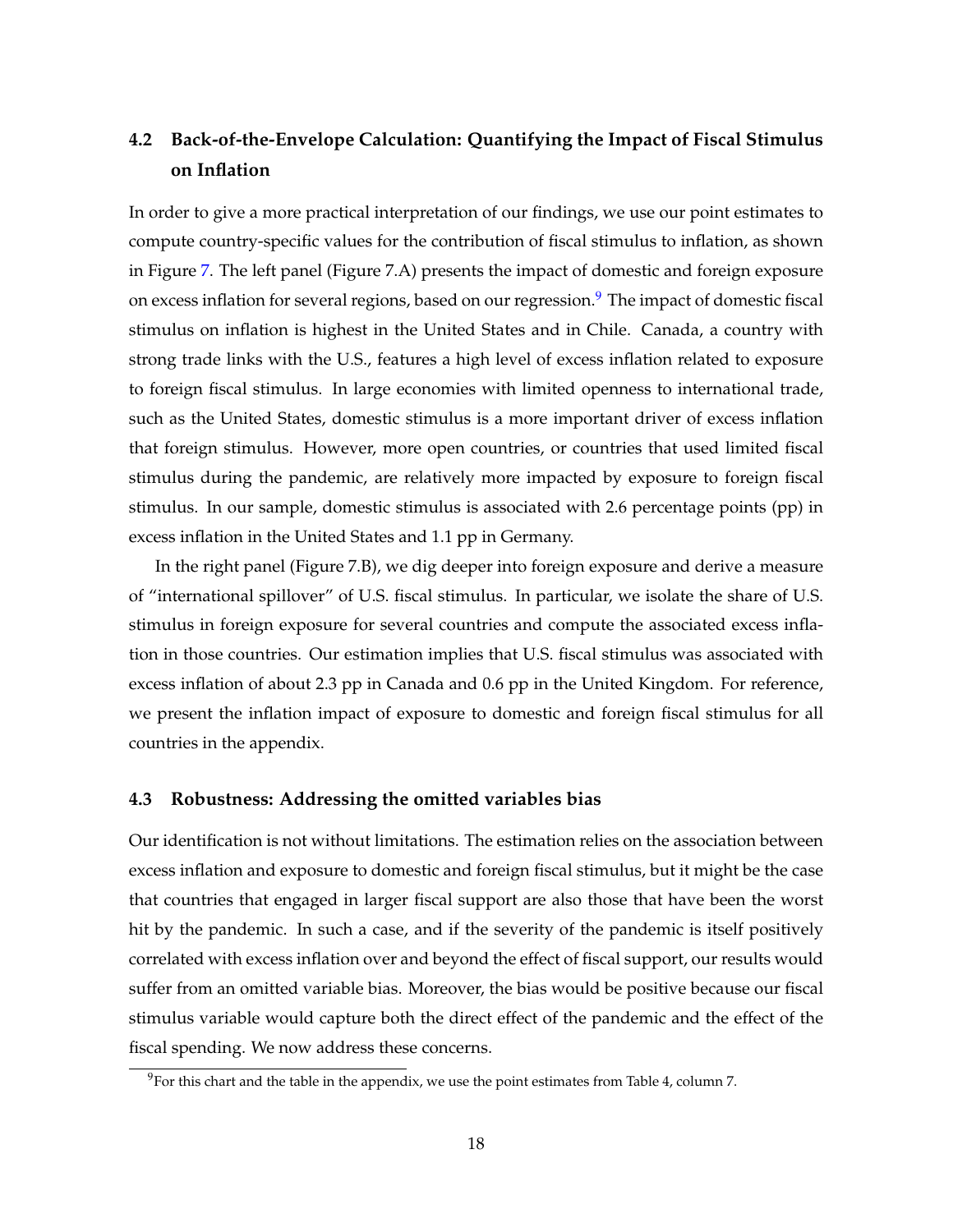<span id="page-18-0"></span>

**Figure 7.** Fiscal Stimulus and Excess Inflation

*Note:* The Euro area comprise France, Germany, Italy, and Spain. EMEs comprise 32 countries using Federal Reserve Board country classifications. Countries are equally weighted within the aggregates. *Source:* Authors' calculations.

To address this issue, we construct several measures of the "severity" of the pandemic for each country using different approaches and use them as controls in our main specification. First, we use Industrial Production movements as an indicator of the supply-side impact of the health restrictions and compute, for each country, the sum of all negative growth rates as a proxy for the average strength of production reduction for each country. Since our data are quarterly, we take the sum of all quarters when Industrial Production had negative growth. Moreover, because the "severity" of the pandemic is a multidimensional object, we also experiment with total Industrial Production growth as a measure of production restrictions.

Second, we take a broader view of pandemic-related restrictions and use mobility movements as an indicator of the severity of health restrictions. Here again, we construct two possible measures of severity, first taking the sum of all negative growth rates for each country, and then constructing total growth.

Table [4](#page-19-0) presents our results, showing all possible combinations of our controls. Comparing the first column, which simply restates our results in Table [3,](#page-16-0) to all other specifications in columns 2 to 7, we see that our results are very robust and all point toward a strong association between excess inflation and exposure to both domestic and foreign fiscal stimulus.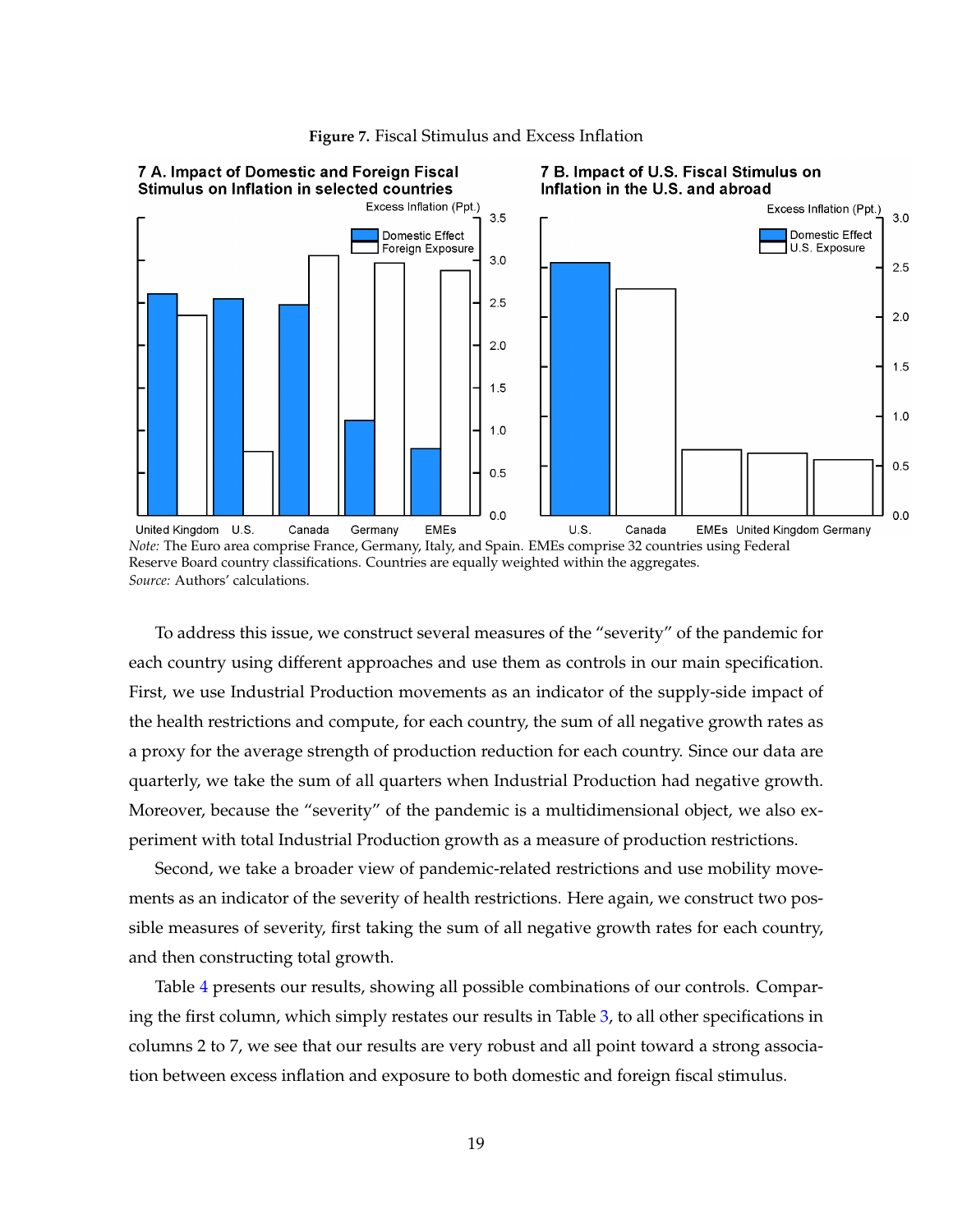<span id="page-19-0"></span>

|                               | (1)                       | (2)                       | (3)                       | (4)                       | (5)                       | (6)                | (7)                       |
|-------------------------------|---------------------------|---------------------------|---------------------------|---------------------------|---------------------------|--------------------|---------------------------|
|                               | <b>Excess</b><br>Headline | <b>Excess</b><br>Headline | <b>Excess</b><br>Headline | <b>Excess</b><br>Headline | <b>Excess</b><br>Headline | Excess<br>Headline | <b>Excess</b><br>Headline |
|                               | Inflation                 | Inflation                 | Inflation                 | Inflation                 | Inflation                 | Inflation          | Inflation                 |
| Domestic Fiscal               | 1.09***                   | $1.18***$                 | $0.98***$                 | $0.90*$                   | $1.22***$                 | $1.01***$          | $1.07**$                  |
| Stimulus                      | (0.33)                    | (0.39)                    | (0.36)                    | (0.47)                    | (0.39)                    | (0.35)             | (0.43)                    |
| <b>Total Exposure</b>         | $1.44***$                 | $1.28***$                 | $1.38***$                 | $1.12***$                 | $1.29***$                 | 1.49***            | 1.29***                   |
| to Foreign Stimulus           | (0.41)                    | (0.41)                    | (0.43)                    | (0.41)                    | (0.41)                    | (0.47)             | (0.45)                    |
| Controls                      |                           |                           |                           |                           |                           |                    |                           |
| <b>Sum of Negative Growth</b> |                           |                           |                           |                           |                           |                    |                           |
| $_{\rm IP}$<br>Mobility       |                           | $\checkmark$              |                           |                           |                           |                    |                           |
|                               |                           |                           |                           |                           |                           |                    |                           |
| <b>Total Growth</b>           |                           |                           |                           |                           |                           |                    |                           |
| IP                            |                           |                           |                           |                           | ✓                         |                    |                           |
| Mobility                      |                           |                           |                           |                           |                           | $\checkmark$       |                           |
| $R^2$                         | 0.42                      | 0.42                      | 0.39                      | 0.39                      | 0.42                      | 0.40               | 0.37                      |
| Observations                  | 52                        | 46                        | 49                        | 44                        | 46                        | 49                 | 44                        |

**Table. 4.** Fiscal Stimulus and Inflation, controlling for the severity of the pandemic

*Note:* Excess Headline Inflation is computed by subtracting February 2022 12-month inflation from its 2015-2019 average. Domestic Fiscal Stimulus is constructed using a similar definition of deviation from projected spending shown in Figure [3,](#page-6-0) but it takes the average of 2020 and 2021 deviations from projected fiscal spending. The variable is then standardized by dividing by the variable's standard deviation. Vertical Exposure to Foreign Stimulus is the standardized weighted average of Domestic Fiscal Stimulus of a country's trading partners, and Horizontal Exposure to Foreign Stimulus is the standardized weighted average of Vertical Fiscal Stimulus of a country's trading partners. Total Exposure to Foreign Stimulus is the standardized sum of Vertical and Horizontal Exposure. The constant and control variables are omitted from the table for brevity. Robust standard errors are in parentheses.

\*\*  $p<0.01$ , \*\*  $p<0.05$ , \*  $p<0.1$ 

#### **4.4 Robustness: Core Inflation**

An additional concern regarding our analysis could be that headline inflation is more driven by volatile items such as food and energy, which are less affected by country-specific fiscal stimulus and whose prices are fixed at the world level. In such a case, inflation could be driven everywhere by the total world's stimulus and would not be particularly related to exposure through international trade linkages. To address this issue, we also perform an analysis using core inflation instead of headline inflation. Our results are presented in Table [5.](#page-20-0)

Moreover, similar to the robustness analysis with headline inflation, we also present the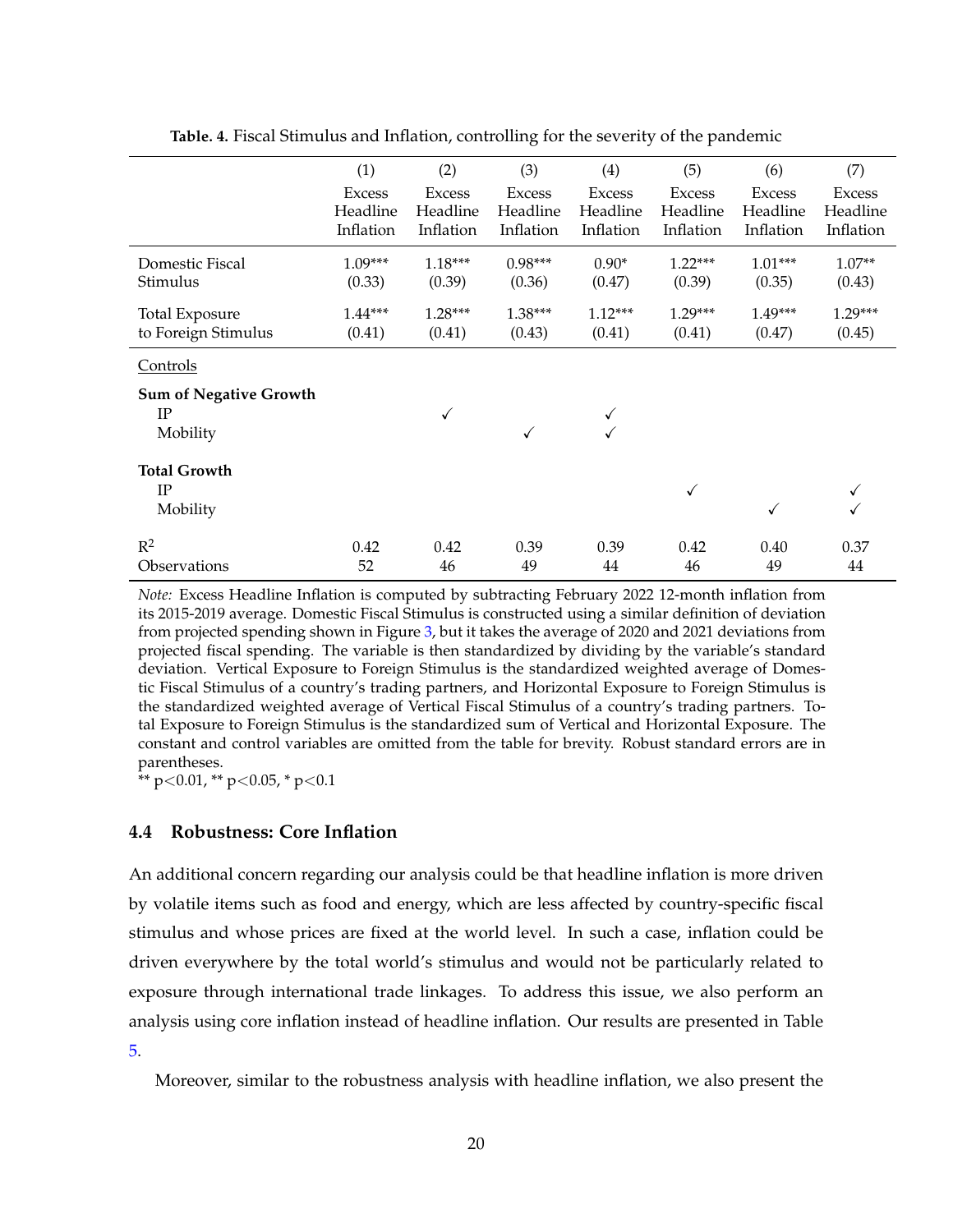|                       | (1)                   | (2)                   | (3)                   | (4)                   | (5)                   | (6)                   | (7)                   |
|-----------------------|-----------------------|-----------------------|-----------------------|-----------------------|-----------------------|-----------------------|-----------------------|
|                       | <b>Excess</b><br>Core | <b>Excess</b><br>Core | <b>Excess</b><br>Core | <b>Excess</b><br>Core | <b>Excess</b><br>Core | <b>Excess</b><br>Core | <b>Excess</b><br>Core |
|                       | Inflation             | Inflation             | Inflation             | Inflation             | Inflation             | Inflation             | Inflation             |
| Domestic Fiscal       | $0.96***$             |                       |                       | $0.79***$             | $0.76**$              | $0.76**$              | $0.77**$              |
| Stimulus              | (0.30)                |                       |                       | (0.29)                | (0.30)                | (0.31)                | (0.30)                |
| Vertical Exposure     |                       | $0.97***$             |                       | $0.84**$              |                       | 0.10                  |                       |
| to Foreign Stimulus   |                       | (0.33)                |                       | (0.33)                |                       | (0.59)                |                       |
| Horizontal Exposure   |                       |                       | $1.09***$             |                       | $0.96***$             | 0.87                  |                       |
| to Foreign Stimulus   |                       |                       | (0.32)                |                       | (0.29)                | (0.59)                |                       |
| <b>Total Exposure</b> |                       |                       |                       |                       |                       |                       | $0.90***$             |
| to Foreign Stimulus   |                       |                       |                       |                       |                       |                       | (0.32)                |
| $R^2$                 | 0.17                  | 0.22                  | 0.27                  | 0.33                  | 0.37                  | 0.37                  | 0.35                  |
| Observations          | 42                    | 42                    | 42                    | 42                    | 42                    | 42                    | 42                    |

<span id="page-20-0"></span>**Table. 5.** Fiscal Stimulus and Core Inflation, the role of both domestic and foreign forces

*Note:* Excess Core Inflation is computed by subtracting February 2022 12-month core inflation from its 2015-2019 average. Domestic Fiscal Stimulus is constructed using a similar definition of deviation from projected spending shown in Figure [3,](#page-6-0) but it takes the average of 2020 and 2021 deviations from projected fiscal spending. The variable is then standardized by dividing by the variable's standard deviation. Vertical Exposure to Foreign Stimulus is the standardized weighted average of Domestic Fiscal Stimulus of a country's trading partners, and Horizontal Exposure to Foreign Stimulus is the standardized weighted average of Vertical Fiscal Stimulus of a country's trading partners. Total Exposure to Foreign Stimulus is the standardized sum of Vertical and Horizontal Exposure. The constant is omitted from the table for brevity. Robust standard errors are in parentheses. \*\*  $p<0.01$ , \*\*  $p<0.05$ , \*  $p<0.1$ 

results of our estimation using varying set of controls, as presented in Table [6.](#page-21-0) Our main message remains unchanged: In all specifications, we find that core inflation is strongly associated with exposure to both domestic and foreign fiscal stimulus.

#### **4.5 Other Robustness Tests**

Finally, we also perform robustness on the definition of our "Fiscal Stimulus" variable. In the baseline results, a country's fiscal stimulus is constructed using both 2020 and 2021 government spending in excess of each country-specific trend. Such a choice ensures consistency with our panel regressions in section [3.](#page-5-0) However, given the high savings rate in many advanced economies throughout 2021, one could argue that excess inflation as of February 2022 would be mostly related to the 2020 fiscal stimulus and not related to government spending in 2021. To address this concern, we ran all our specifications using a Fiscal Stimulus variable based on the fiscal stimulus in 2020 only. All results are unchanged, which is not surprising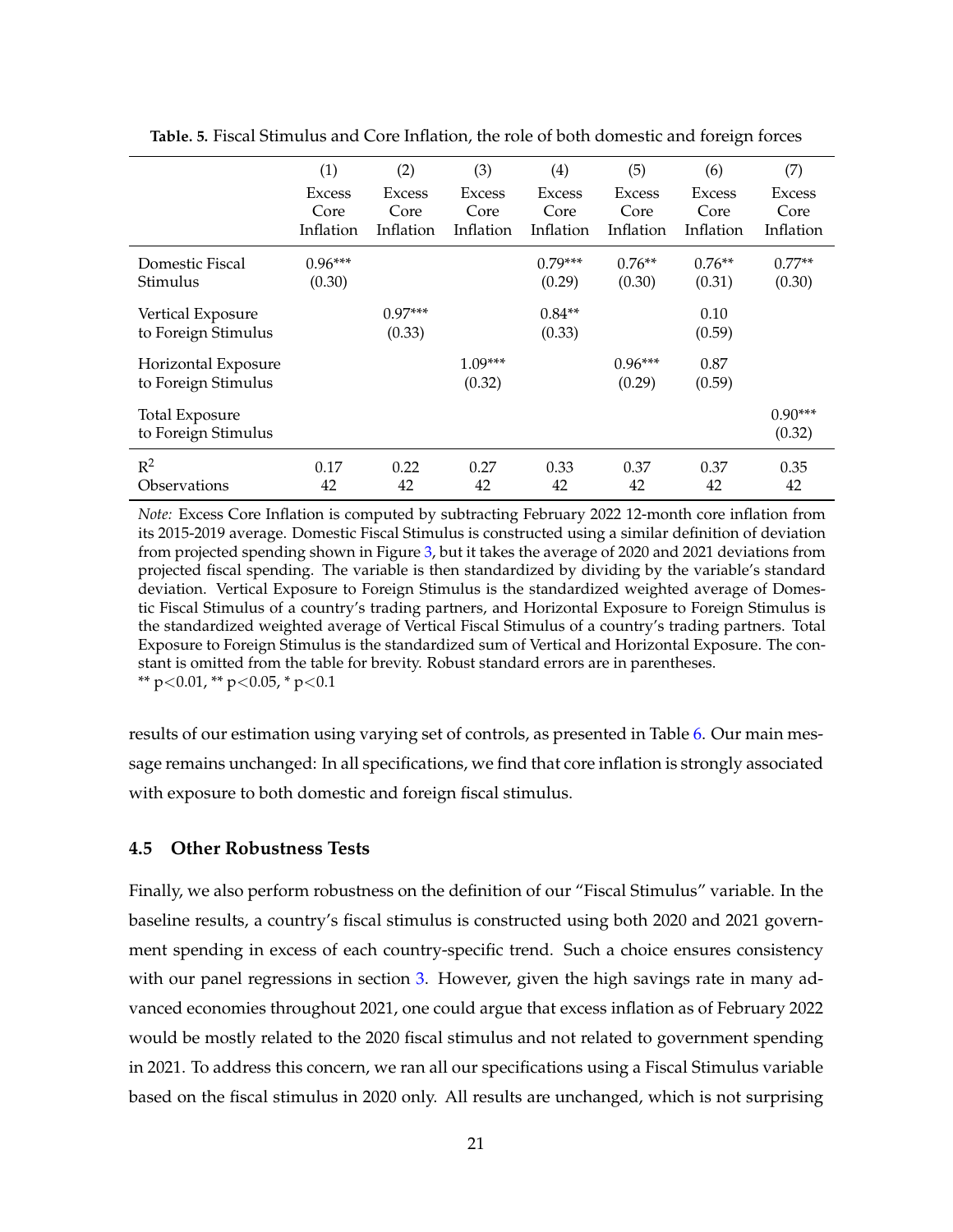|                               | (1)           | (2)           | (3)           | (4)           | (5)           | (6)           | (7)           |
|-------------------------------|---------------|---------------|---------------|---------------|---------------|---------------|---------------|
|                               | <b>Excess</b> | <b>Excess</b> | <b>Excess</b> | <b>Excess</b> | <b>Excess</b> | <b>Excess</b> | <b>Excess</b> |
|                               | Core          | Core          | Core          | Core          | Core          | Core          | Core          |
|                               | Inflation     | Inflation     | Inflation     | Inflation     | Inflation     | Inflation     | Inflation     |
| Domestic Fiscal               | $0.77**$      | $0.76**$      | $0.75**$      | $0.73*$       | $0.75**$      | $0.79**$      | $0.74**$      |
| Stimulus                      | (0.30)        | (0.31)        | (0.33)        | (0.38)        | (0.32)        | (0.32)        | (0.35)        |
| <b>Total Exposure</b>         | $0.90***$     | $0.84**$      | $0.92***$     | $0.84**$      | $0.83**$      | $0.95***$     | $0.87**$      |
| to Foreign Stimulus           | (0.32)        | (0.32)        | (0.31)        | (0.32)        | (0.32)        | (0.35)        | (0.36)        |
| Controls                      |               |               |               |               |               |               |               |
| <b>Sum of Negative Growth</b> |               |               |               |               |               |               |               |
| IP                            |               | ✓             |               |               |               |               |               |
| Mobility                      |               |               | $\checkmark$  |               |               |               |               |
| <b>Total Growth</b>           |               |               |               |               |               |               |               |
| $_{\rm IP}$                   |               |               |               |               | ✓             |               |               |
| Mobility                      |               |               |               |               |               | $\checkmark$  |               |
| $R^2$                         | 0.35          | 0.34          | 0.32          | 0.30          | 0.34          | 0.36          | 0.32          |
| Observations                  | 42            | 39            | 41            | 38            | 39            | 41            | 38            |

<span id="page-21-0"></span>**Table. 6.** Fiscal Stimulus and Core Inflation, the role of both domestic and foreign forces with controls

*Note:* Excess Core Inflation is computed by subtracting February 2022 12-month core inflation from its 2015-2019 average. Domestic Fiscal Stimulus is constructed using a similar definition of deviation from projected spending shown in Figure [3,](#page-6-0) but it takes the average of 2020 and 2021 deviations from projected fiscal spending. The variable is then standardized by dividing by the variable's standard deviation. Vertical Exposure to Foreign Stimulus is the standardized weighted average of Domestic Fiscal Stimulus of a country's trading partners, and Horizontal Exposure to Foreign Stimulus is the standardized weighted average of Vertical Fiscal Stimulus of a country's trading partners. Total Exposure to Foreign Stimulus is the standardized sum of Vertical and Horizontal Exposure. The constant and control variables are omitted from the table for brevity. Robust standard errors are in parentheses.

\*\*  $p<0.01$ , \*\*  $p<0.05$ , \*  $p<0.1$ 

given the high correlation between 2020 and 2021 fiscal support.

Finally, we also experimented with alternative constructions for the left-hand-side variable in these sets of regressions. Instead of expressing excess inflation as of February 2022, which is our preferred definition, as it avoids considering the effect of the Russian invasion of Ukraine, we constructed a country-specific average of 2022 inflation using data up until either March or April (depending on each country's available data) from which we subtracted the average pre-pandemic inflation rate. Using this definition of excess inflation, we find that the results are robust and qualitatively similar to those in Tables [3](#page-16-0) and [4.](#page-19-0)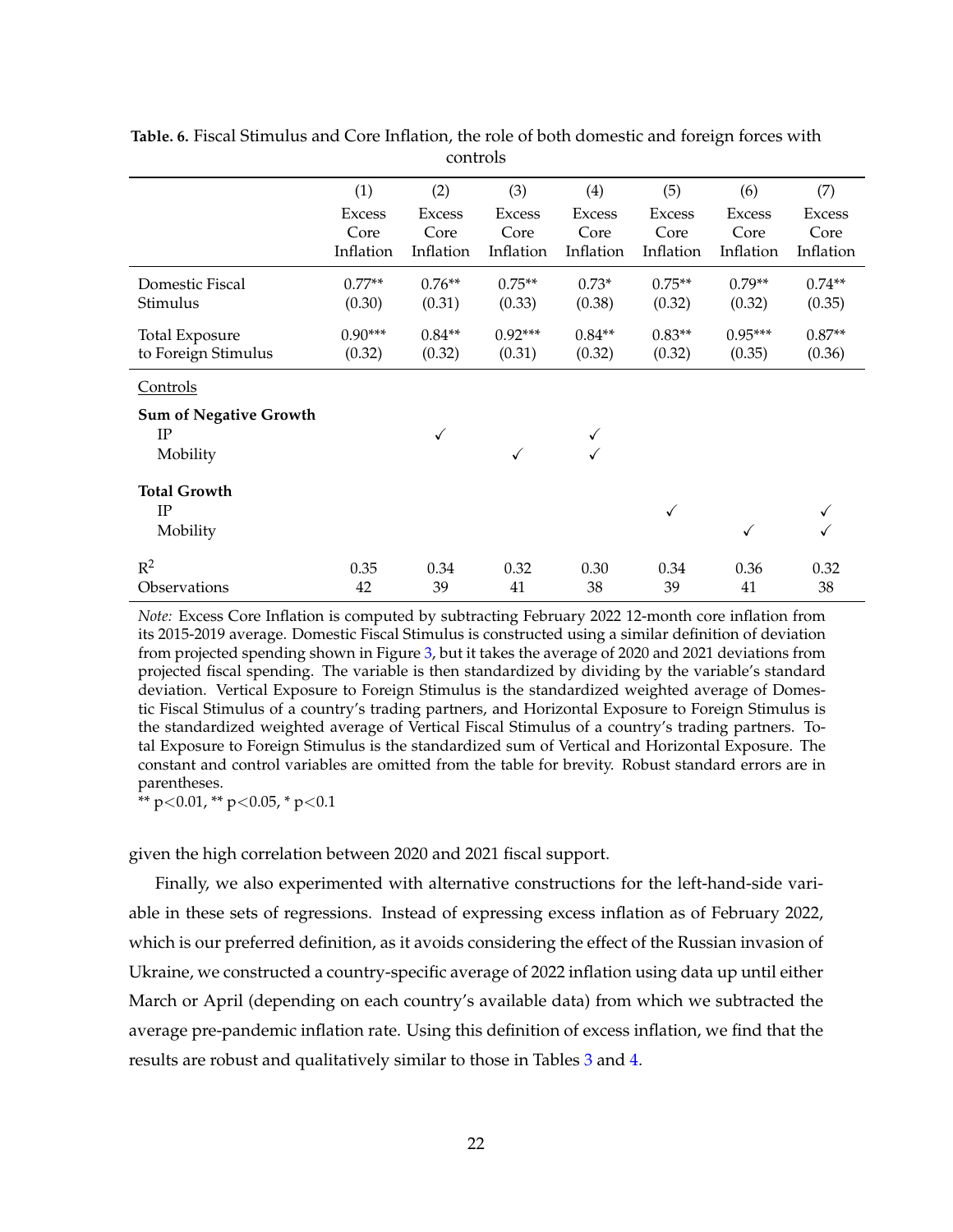## <span id="page-22-0"></span>**5 The Outlook Ahead: Risks Could Come From Services**

The large swings in goods demand, coupled with limited production and shipping capacity in many countries, gave rise to bottlenecks and ultimately put pressure on goods inflation. Looking at previous recessions, Figure [8](#page-22-1) reveals how different the behavior of consumption during the pandemic was from previous recessions. Given data constraints, we focus on the United States (Figure 8.A) and other advanced economies (Figure 8.B). In both cases, it is very clear that services consumption took a very heavy hit throughout the pandemic, while goods consumption decreased only modestly in the midst of the first wave before rebounding extremely strongly and remaining above trend since then.

<span id="page-22-1"></span>**Figure 8.** Real Consumption of Goods and Services in the US and other AFEs in recent recessions



*Note:* The AFE aggregate is constructed using GDP weights and includes the U.K., France, Germany, and Canada. *Source:* Bureau of Economic Analysis; Haver Analytics; C.D. Howe Institute Business Cycle Council; Euro Area Business Cycle Network.

All told, rebalancing of consumption was slower in the United States compared with most other advanced economies. While this movement could ease some tensions in the goods market, it also comes with notable risks.

The service sector is more labor-intensive than the goods sector. Indeed, as shown in Figure [9,](#page-23-1) employment intensity in the service sector, as measured by the employment to output ratio, is more than twice as in the goods sector. Therefore, rebalancing toward services will likely increase labor demand. Given the current tightness in advanced-economy labor markets, increasing labor demand is likely to put pressure on wages and, at the extreme, could create a risk of a wage-price spiral.

That said, wage pressures are currently moderate, and total hours worked are still below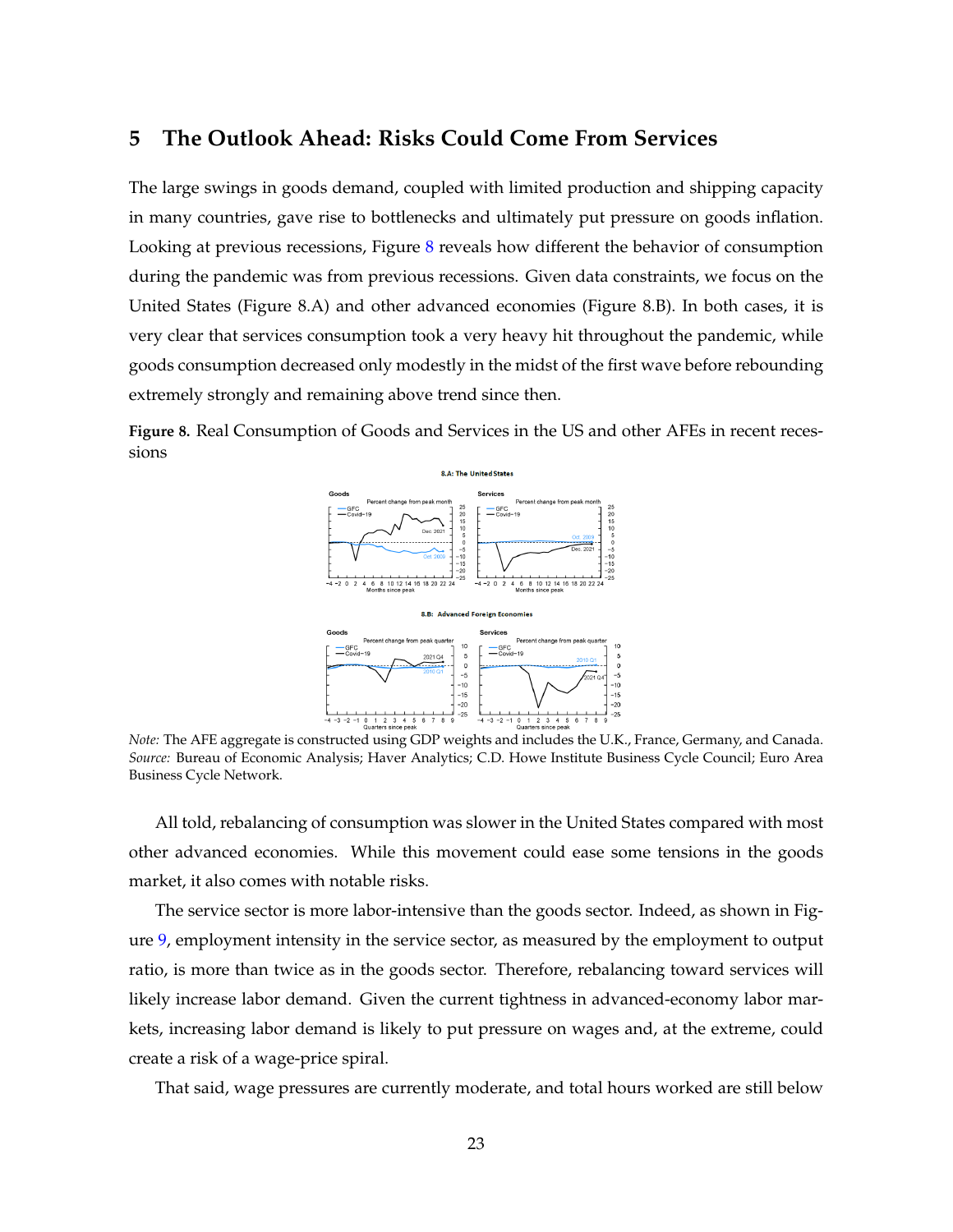<span id="page-23-1"></span>their 2019 level, suggesting that labor supply has some room for improvement. Assuming rebalancing is driven by a reduction in fear related to the pandemic, it could be accompanied by further easing of labor supply constraints. Ultimately, the impact of rebalancing on inflation will depend in part on how fast labor supply adjusts to meet higher demand in the labor market. Should the adjustment be too slow, inflation could remain high for longer.



Goods Services *Note:* Employment Intensity is constructed by dividing 2020 employment (thousands) by 2020 output (billions of

chained 2021 dollars). Aggregates are constructed using industry output as weights. The goods aggregate comprise mining, construction, manufacturing, and utilities, while the services aggregate comprise all other non-agricultural and non-government sectors.

*Source:* Bureau of Labor Statistics.

## <span id="page-23-0"></span>**6 Conclusion**

The COVID-19 pandemic was a very peculiar economic shock, affecting both firms' ability to produce and consumers' ability to consume, as has been widely noted. In response to this shock, most governments in advanced economies injected large amounts of money into the economy. This policy was successful at boosting consumption, which, together with a relatively inelastic supply, may have led to supply chain bottlenecks and price tensions. This analysis suggests a potentially sizable role that fiscal policy may have played in contributing to upward price pressures.<sup>[10](#page-23-2)</sup>

<span id="page-23-2"></span> $10$ In a recent new book, [Kehoe and Nicolini](#page-24-9) [\(2021\)](#page-24-9) also argue that many countries in Latin America have been experiencing this link between fiscal spending and inflation over the past six decades. Their lesson is that good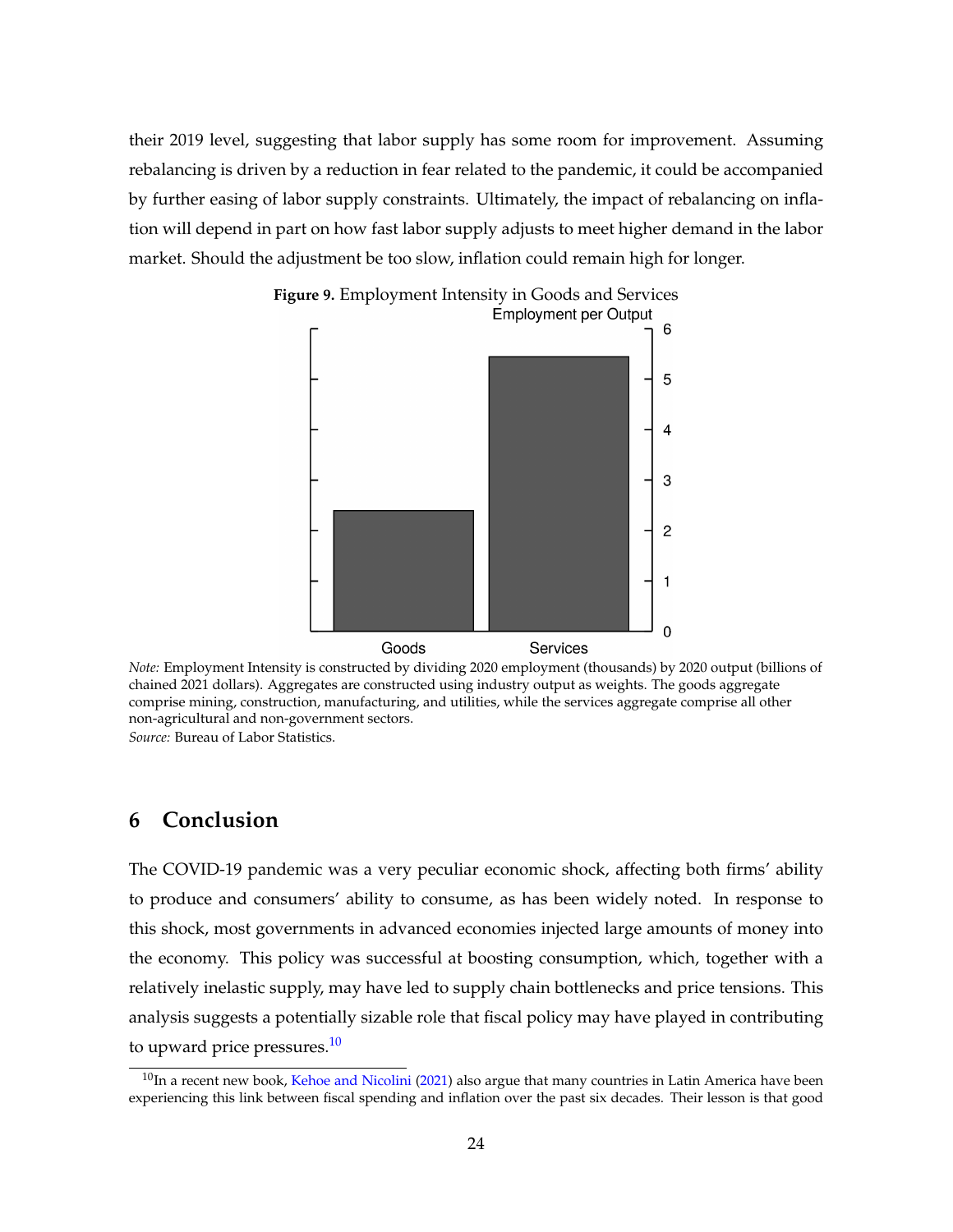However, one should also recognize the positive role played by generous government support throughout this unprecedented crisis. The large spending supported a strong economic rebound, with both GDP and employment recovering at a remarkable pace, likely preventing worse outcomes despite the price pressures that may have resulted from the spending.

## **References**

- <span id="page-24-5"></span>Amiti, M., Heise, S., and Wang, A. (2021). High Import Prices along the Global Supply Chain Feed Through to U.S. Domestic Prices. Liberty street economics, Federal Reserve Bank of New York.
- <span id="page-24-2"></span>Auer, R. A., Levchenko, A. A., and Sauré, P. (2019). International Inflation Spillovers through Input Linkages. *The Review of Economics and Statistics*, 101(3):507–521.
- <span id="page-24-4"></span>Baldwin, R. and Freeman, R. (2021). Risks and global supply chains: What we know and what we need to know. Working Paper 29444, National Bureau of Economic Research.
- <span id="page-24-1"></span>Cochrane, J. (2021). The end of "the end of inflation". The grumpy economist blog.
- <span id="page-24-3"></span>de Soyres, F. and Franco Bedoya, S. (2019). Inflation Dynamics and Global Value Chains. Policy Research Working Paper Series 9090, The World Bank.
- <span id="page-24-0"></span>Goodhart, C. and Pradhan, M. (2021). What may happen when central banks wake up to more persistent inflation? Voxeu column.
- <span id="page-24-9"></span>Kehoe, T. J. and Nicolini, J. P. (2021). *A Monetary and Fiscal History of Latin America, 1960–2017*. University of Minnesota Press.
- <span id="page-24-6"></span>Leibovici, F. and Dunn, J. (2021). Supply Chain Bottlenecks and Inflation: The Role of Semiconductors. *Economic Synopses*, (28):1–2.
- <span id="page-24-7"></span>Ramey, V. A. (2011). Identifying Government Spending Shocks: It's all in the Timing\*. *The Quarterly Journal of Economics*, 126(1):1–50.
- <span id="page-24-8"></span>Ramey, V. A. and Zubairy, S. (2018). Government Spending Multipliers in Good Times and in Bad: Evidence from US Historical Data. *Journal of Political Economy*, 126(2):850–901.

economic policy is a combination of good fiscal policy and good monetary policy.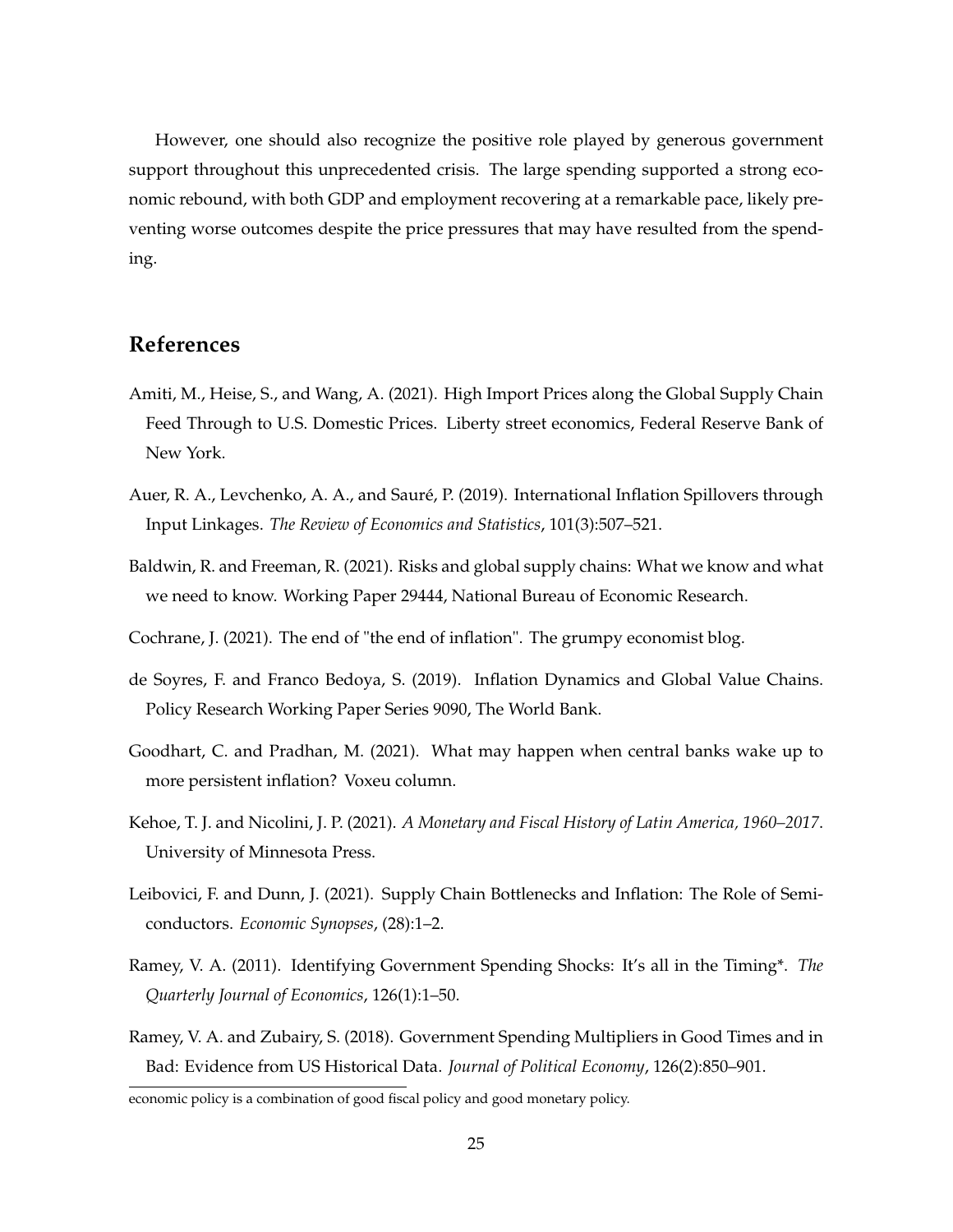- <span id="page-25-3"></span>Santacreu, A. M. and LaBelle, J. (2021a). Rethinking Global Value Chains During COVID-19: Part 1. *Economic Synopses*, pages 1–2.
- <span id="page-25-4"></span>Santacreu, A. M. and LaBelle, J. (2021b). Rethinking Global Value Chains During COVID-19: Part 2. *Economic Synopses*, pages 1–2.
- <span id="page-25-2"></span>Santacreu, A. M. and LaBelle, J. (2022). Supply Chain Disruptions During the COVID-19 Recession. *Economic Synopses*, pages 1–2.
- <span id="page-25-0"></span>Sargent, T. J. and Wallace, N. (1981). Some unpleasant monetarist arithmetic. *Quarterly Review*, 5(Fall).
- <span id="page-25-1"></span>Sims, C. A. (2011). Stepping on a rake: The role of fiscal policy in the inflation of the 1970s. *European Economic Review*, 55(1):48–56.

## **A Full Country-Specific Results**

The table presents our estimate of how fiscal stimulus impacted inflation in all countries. It is based on our point estimates in Table 4, column 7, as well as on country-specific values for the exposure to domestic and foreign fiscal stimulus.

## <span id="page-25-5"></span>**B Alternative Specifications**

In this section, we revisit all estimations presented in the main text but investigate the case where our fiscal stimulus variable is constructed using 2020 fiscal stimulus only. Results show that all our findings hold when using such a definition.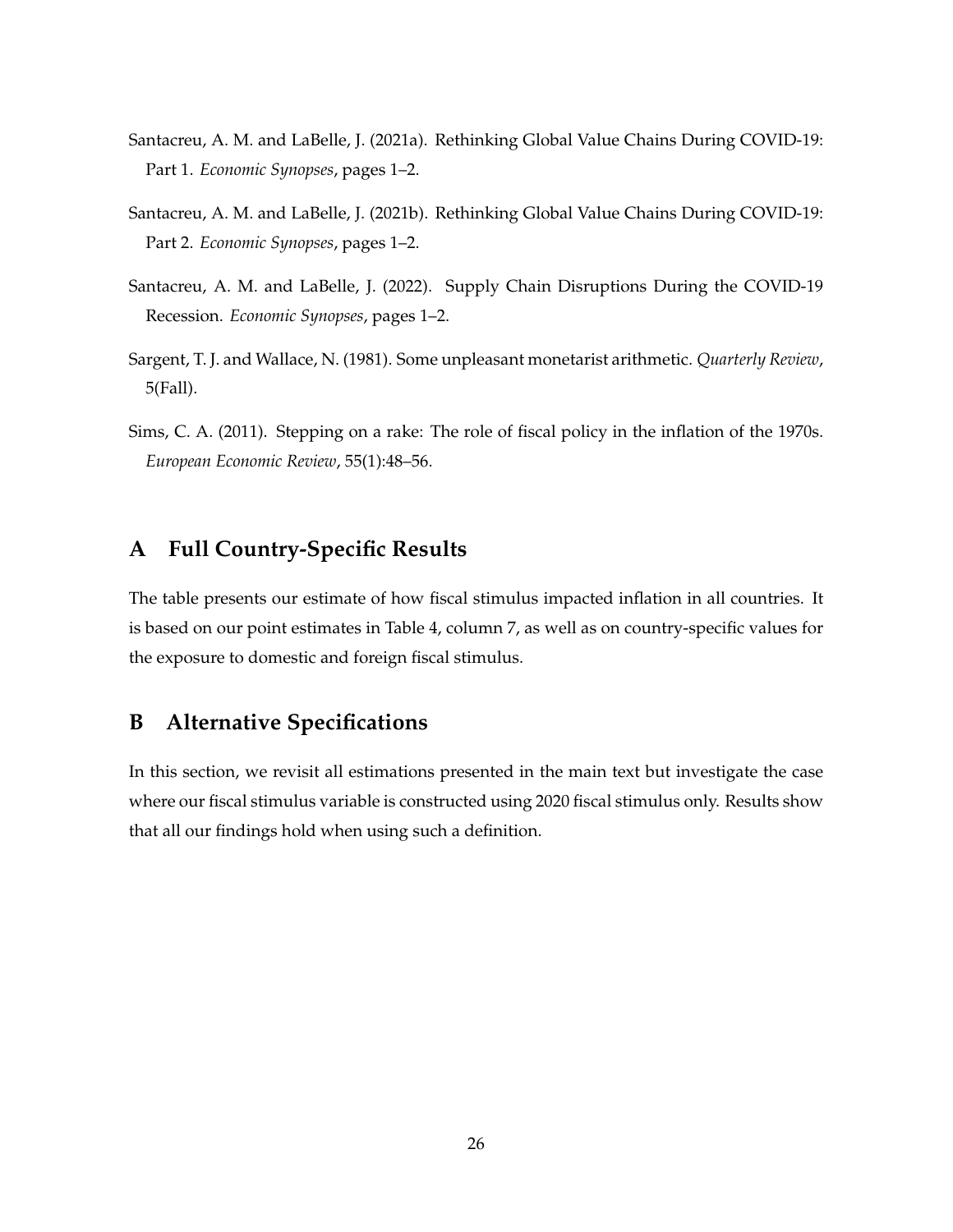| <b>Country</b>        | Domestic Effect Foreign Effect |      | <b>Country</b>  | Domestic Effect Foreign Effect |      |
|-----------------------|--------------------------------|------|-----------------|--------------------------------|------|
| Chile                 | 3.29                           | 2.14 | <b>Brazil</b>   | 1.11                           | 1.10 |
| Greece                | 2.86                           | 2.67 | Latvia          | 1.06                           | 4.47 |
| Lithuania             | 2.77                           | 4.49 | Israel          | 1.05                           | 2.32 |
| <b>United Kingdom</b> | 2.61                           | 2.35 | Croatia         | 1.03                           | 3.77 |
| <b>United States</b>  | 2.55                           | 0.75 | Luxembourg      | 1.02                           | 7.00 |
| Canada                | 2.48                           | 3.05 | Korea           | 1.01                           | 2.00 |
| Slovakia              | 2.29                           | 4.70 | Vietnam         | 0.93                           | 2.70 |
| Ireland               | 2.28                           | 6.61 | Iceland         | 0.80                           | 3.90 |
| Slovenia              | 2.18                           | 4.40 | Finland         | 0.78                           | 3.00 |
| Japan                 | 1.95                           | 1.16 | France          | 0.72                           | 2.63 |
| Peru                  | 1.93                           | 1.77 | Indonesia       | 0.70                           | 1.17 |
| <b>Russia</b>         | 1.72                           | 1.85 | Estonia         | 0.64                           | 4.49 |
| <b>Netherlands</b>    | 1.64                           | 3.94 | India           | 0.60                           | 1.39 |
| Austria               | 1.61                           | 3.92 | <b>Bulgaria</b> | 0.58                           | 4.08 |
| Denmark               | 1.59                           | 3.33 | Norway          | 0.51                           | 3.71 |
| Spain                 | 1.49                           | 2.61 | Romania         | 0.43                           | 3.22 |
| Poland                | 1.44                           | 3.66 | Sweden          | 0.39                           | 3.53 |
| Italy                 | 1.41                           | 2.51 | South Africa    | 0.19                           | 1.54 |
| Czech Republic        | 1.32                           | 4.24 | <b>Tunisia</b>  | 0.14                           | 3.13 |
| <b>Taiwan</b>         | 1.30                           | 2.51 | Mexico          | 0.03                           | 3.49 |
| Portugal              | 1.27                           | 3.40 | Saudi Arabia    | $-0.57$                        | 2.51 |
| Thailand              | 1.25                           | 2.62 | Philippines     | $-0.59$                        | 2.33 |
| Kazakhstan            | 1.21                           | 2.55 | Malaysia        | $-0.94$                        | 2.75 |
| Hungary               | 1.15                           | 4.66 | China           | $-1.02$                        | 1.54 |
| <b>Belgium</b>        | 1.12                           | 4.73 | Colombia        | $-1.08$                        | 1.76 |
| Germany               | 1.12                           | 2.97 | Costa Rica      | $-2.04$                        | 2.83 |

**Figure 10.** Full country-specific results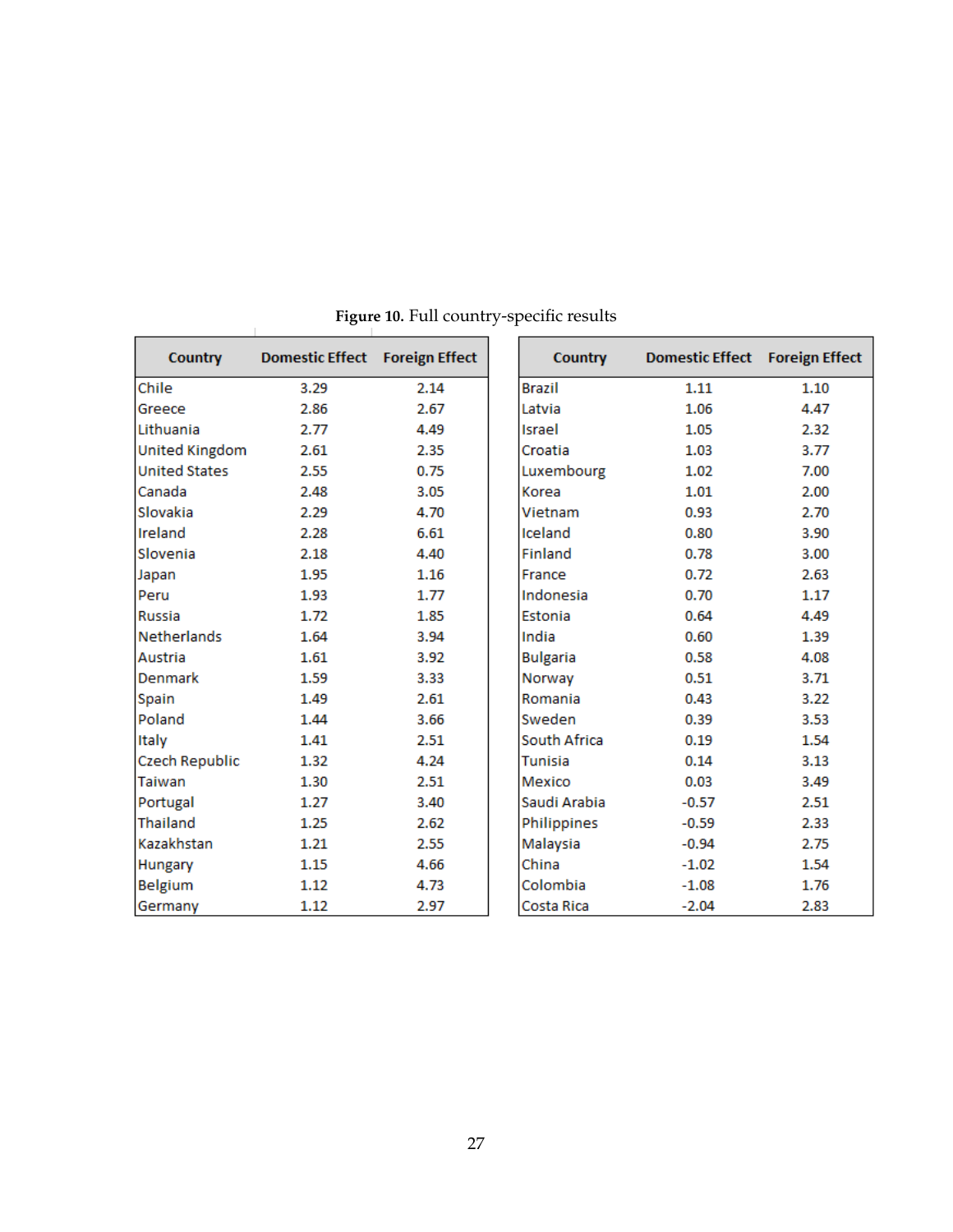### **Table. 7.** Robustness test: Consumption and IP's relationship with mobility movements, and country level's Fiscal Stimulus

|                                        | (1)         | (2)         | (3)         | (4)          |
|----------------------------------------|-------------|-------------|-------------|--------------|
|                                        | Total       | Goods       | Service     | Industrial   |
|                                        | Consumption | Consumption | Consumption | Production   |
| Mob. Increase                          | $0.25***$   | $0.19***$   | $0.31**$    | 0.18         |
|                                        | (0.03)      | (0.03)      | (0.05)      | (0.11)       |
| Mob. Decrease                          | $-0.37***$  | $-0.29***$  | $-0.44***$  | $-0.61**$    |
|                                        | (0.03)      | (0.04)      | (0.05)      | (0.26)       |
| Mob. Increase $\times$ Fiscal Stimulus | $0.04**$    | $0.06**$    | 0.03        | 0.02         |
|                                        | (0.02)      | (0.01)      | (0.03)      | (0.06)       |
| Mob. Decrease $\times$ Fiscal Stimulus | $-0.01$     | $0.04***$   | $-0.05*$    | 0.19         |
|                                        | (0.01)      | (0.01)      | (0.03)      | (0.14)       |
| Country FE                             | ✓           |             |             | $\checkmark$ |
| $R^2$                                  | 0.73        | 0.59        | 0.67        | 0.18         |
| Observations                           | 184         | 184         | 184         | 352          |
| Number of Countries                    | 23          | 23          | 23          | 44           |

*Alternative definition of Fiscal Stimulus: based on 2020 government spending only*.

*Note*: Left-hand-side variables and mobility variables are quarterly growth rates. Domestic Fiscal Stimulus is constructed using a similar definition of deviation from projected spending shown in Figure [3,](#page-6-0) but for a given country, the value solely it takes the 2020 deviations from projected fiscal spending. The variable is then standardized by dividing by the variable's standard deviation. The constant and standalone Domestic Fiscal Stimulus variables are omitted from the table for brevity. Data extend from 2020 Q1-2021Q4. Standard errors are clustered at the country level and shown are in parentheses.

\*\*  $p$ <0.01, \*\*  $p$ <0.05, \*  $p$ <0.1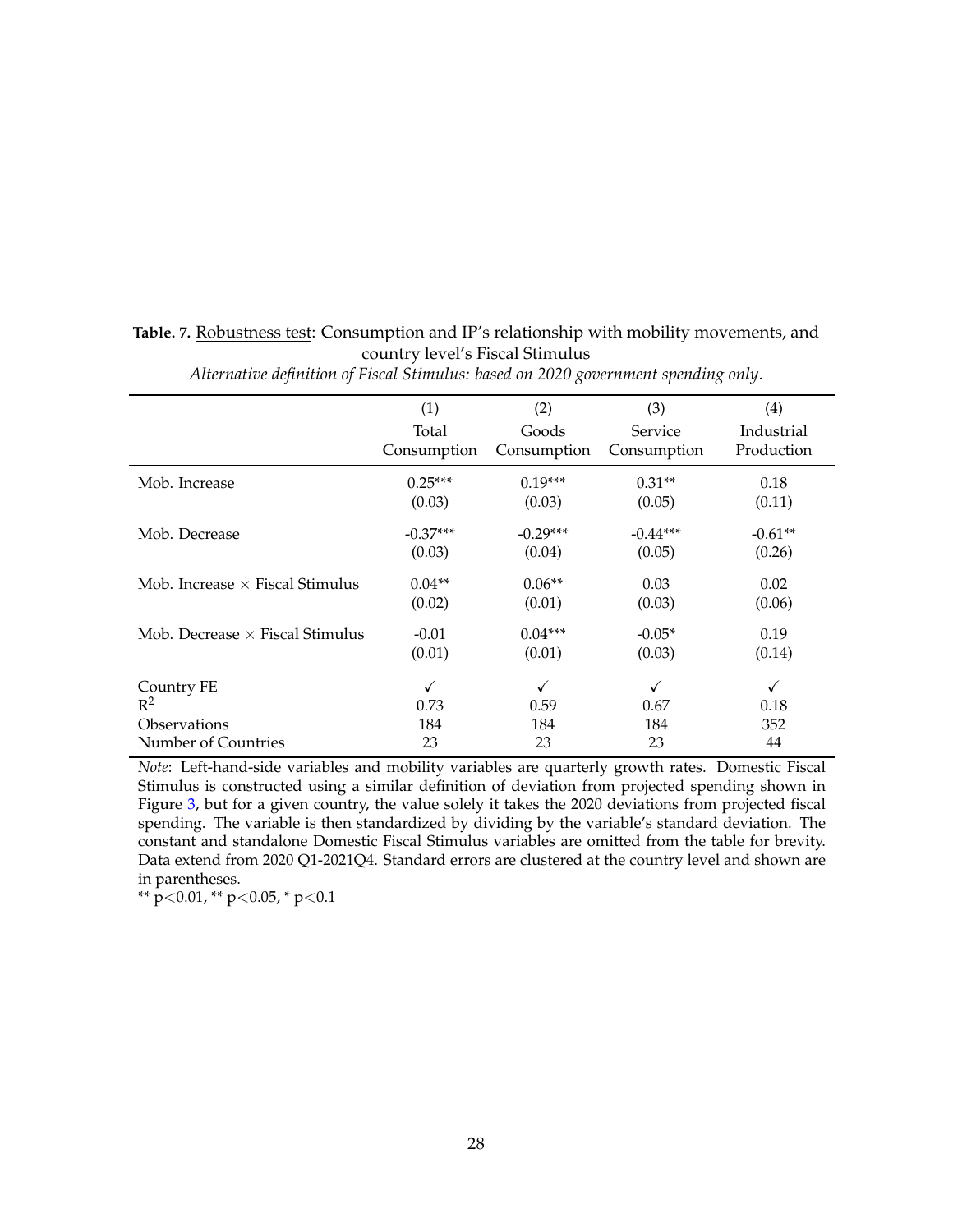| $\overline{J}$<br>┚                    |            | $\epsilon$ |            | $\lambda$<br>◡ |
|----------------------------------------|------------|------------|------------|----------------|
|                                        | (1)        | (2)        | (3)        | (4)            |
|                                        | Total      | Goods      | Service    | Labor Force    |
|                                        | Employment | Employment | Employment | Participation  |
| Mob. Increase                          | 0.01       | 0.06       | 0.00       | 0.02           |
|                                        | (0.02)     | (0.05)     | (0.03)     | (0.04)         |
| Mob. Decrease                          | $-0.21***$ | $-0.12***$ | $-0.24***$ | $-0.24**$      |
|                                        | (0.07)     | (0.06)     | (0.09)     | (0.05)         |
| Mob. Increase $\times$ Fiscal Stimulus | 0.00       | $-0.04$    | 0.02       | 0.01           |
|                                        | (0.01)     | (0.04)     | (0.02)     | (0.02)         |
| Mob. Decrease $\times$ Fiscal Stimulus | 0.05       | 0.00       | 0.07       | $0.06**$       |
|                                        | (0.05)     | (0.03)     | (0.07)     | (0.03)         |
| Country FE                             |            | ✓          |            |                |
| $R^2$                                  | 0.35       | 0.17       | 0.34       | 0.30           |
| Observations                           | 232        | 232        | 232        | 245            |
| Number of Countries                    | 29         | 29         | 29         | 31             |

**Table. 8.** Robustness test: Employment's relationship with mobility movements, and country level's Fiscal Stimulus

Number of Countries  $29$  29 29 29 31 *Note*: Left-hand-side variables and mobility variables are quarterly growth rates. Domestic Fiscal Stimulus is constructed using a similar definition of deviation from projected spending shown in Figure [3,](#page-6-0) but for a given country, the value solely takes the 2020 deviation from projected fiscal spending. The variable is then standardized by dividing by the variable's standard deviation. The constant and

*Alternative definition of Fiscal Stimulus: based on 2020 government spending only*.

standalone Domestic Fiscal Stimulus variable are omitted from the table for brevity. Data extend from 2020 Q1-2021Q4. Standard errors are clustered at the country level and shown in parentheses. \*\* p<0.01, \*\* p<0.05, \* p<0.1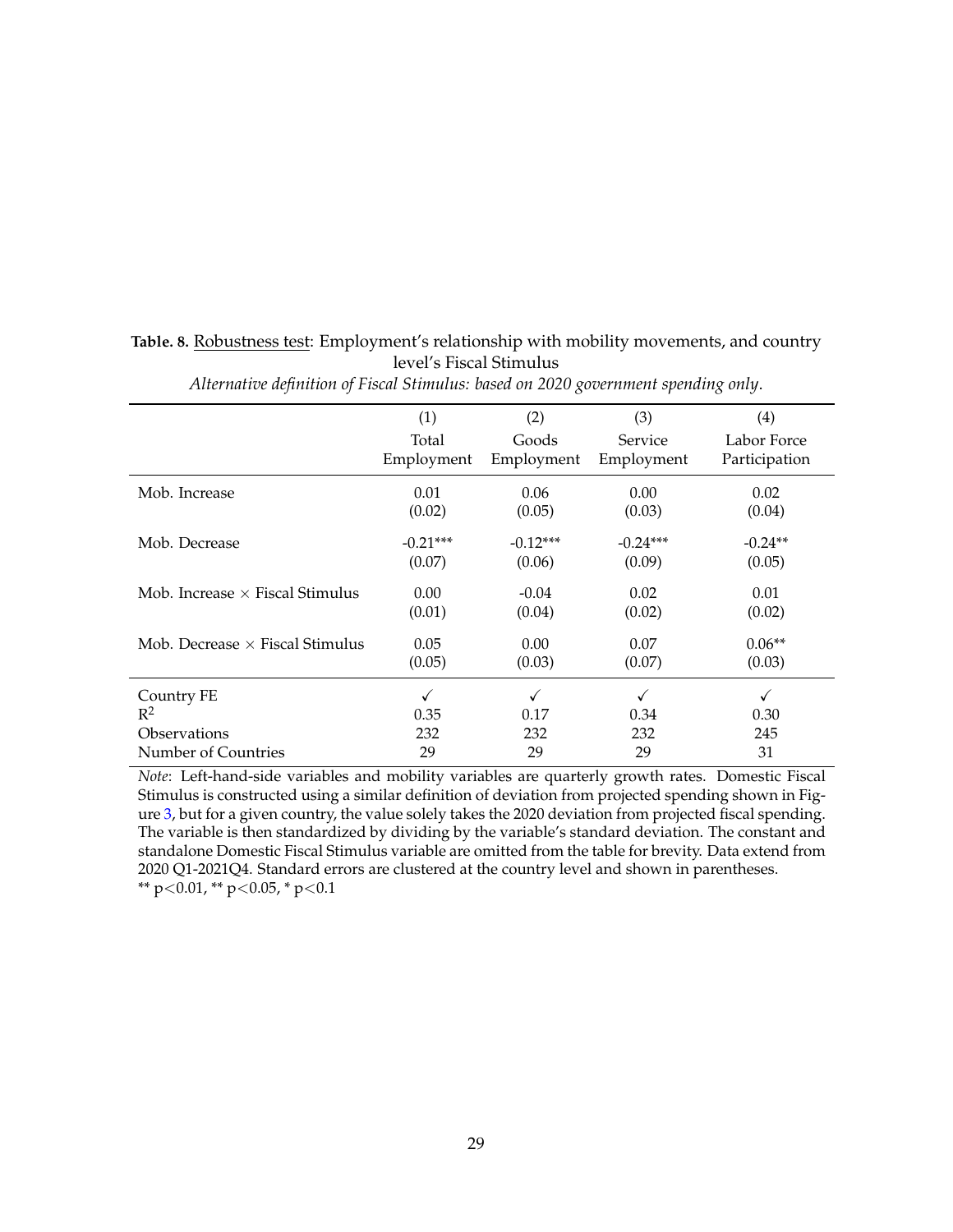|                       | (1)           | (2)       | (3)           | $\left(4\right)$ | (5)           | (6)           | (7)       |
|-----------------------|---------------|-----------|---------------|------------------|---------------|---------------|-----------|
|                       | <b>Excess</b> | Excess    | <b>Excess</b> | <b>Excess</b>    | <b>Excess</b> | <b>Excess</b> | Excess    |
|                       | Headline      | Headline  | Headline      | Headline         | Headline      | Headline      | Headline  |
|                       | Inflation     | Inflation | Inflation     | Inflation        | Inflation     | Inflation     | Inflation |
| Domestic Fiscal       | $0.92**$      |           |               | $0.84**$         | $0.78**$      | $0.78**$      | $0.81**$  |
| Stimulus              | (0.40)        |           |               | (0.38)           | (0.34)        | (0.34)        | (0.36)    |
| Vertical Exposure     |               | $1.11***$ |               | $1.05***$        |               | $-0.46$       |           |
| to Foreign Stimulus   |               | (0.39)    |               | (0.38)           |               | (0.56)        |           |
| Horizontal Exposure   |               |           | $1.61***$     |                  | $1.54***$     | $1.90***$     |           |
| to Foreign Stimulus   |               |           | (0.35)        |                  | (0.34)        | (0.56)        |           |
| <b>Total Exposure</b> |               |           |               |                  |               |               | $1.26***$ |
| to Foreign Stimulus   |               |           |               |                  |               |               | (0.36)    |
| $R^2$                 | 0.10          | 0.14      | 0.29          | 0.22             | 0.36          | 0.37          | 0.27      |
| Observations          | 52            | 52        | 52            | 52               | 52            | 52            | 52        |

**Table. 9.** Robustness test: Fiscal Stimulus and Inflation *Alternative definition of Fiscal Stimulus: based on 2020 government spending only*.

*Note:* Excess Headline Inflation is computed by subtracting February 2022 12-month inflation from its 2015-2019 average. Domestic Fiscal Stimulus is constructed using a similar definition of deviation from projected spending shown in Figure [3](#page-6-0) but, for a given country, takes the 2020 deviation from projected fiscal spending. The variable is then standardized by dividing by the variable's standard deviation. Vertical Exposure to Foreign Stimulus is the standardized weighted average of Domestic Fiscal Stimulus of a country's trading partners, and Horizontal Exposure to Foreign Stimulus is the standardized weighted average of Vertical Fiscal Stimulus of a country's trading partners. Total Exposure to Foreign Stimulus is the standardized sum of Vertical and Horizontal Exposure. The constant is omitted from the table for brevity. Robust standard errors are in parentheses.

\*\* p<0.01, \*\* p<0.05, \* p<0.1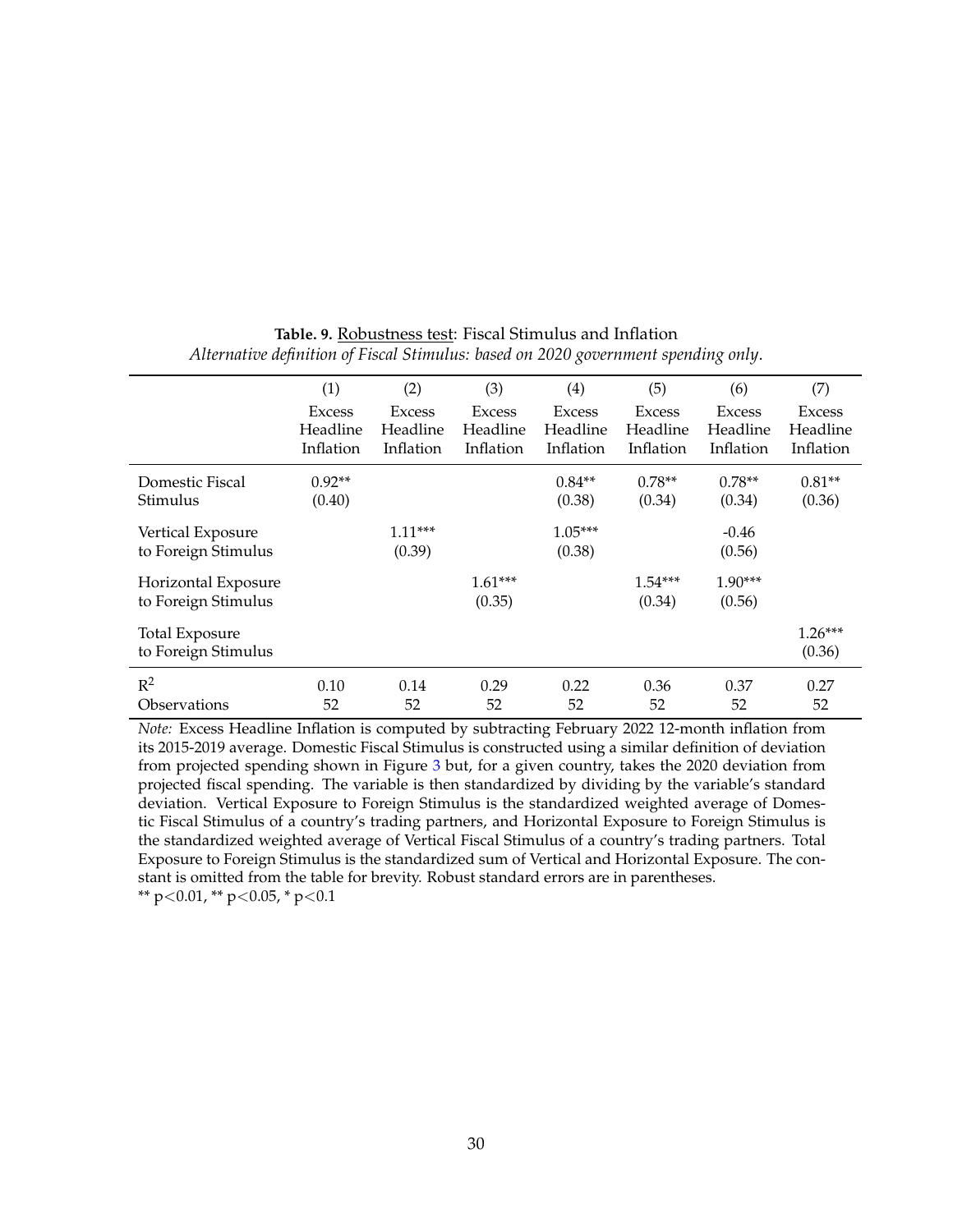|                               | (1)                       | (2)                       | (3)                       | (4)                       | (5)                       | (6)                       | (7)                       |
|-------------------------------|---------------------------|---------------------------|---------------------------|---------------------------|---------------------------|---------------------------|---------------------------|
|                               | <b>Excess</b><br>Headline | <b>Excess</b><br>Headline | <b>Excess</b><br>Headline | <b>Excess</b><br>Headline | <b>Excess</b><br>Headline | <b>Excess</b><br>Headline | <b>Excess</b><br>Headline |
|                               | Inflation                 | Inflation                 | Inflation                 | Inflation                 | Inflation                 | Inflation                 | Inflation                 |
| Domestic Fiscal               | $0.81**$                  | $0.85**$                  | $0.72*$                   | $0.67*$                   | $0.90**$                  | $0.82**$                  | $0.82*$                   |
| Stimulus                      | (0.36)                    | (0.39)                    | (0.37)                    | (0.39)                    | (0.39)                    | (0.38)                    | (0.41)                    |
| <b>Total Exposure</b>         | $1.26***$                 | $1.11***$                 | $1.12***$                 | $0.85**$                  | $1.13***$                 | $1.29***$                 | $1.08***$                 |
| to Foreign Stimulus           | (0.36)                    | (0.36)                    | (0.38)                    | (0.37)                    | (0.36)                    | (0.38)                    | (0.38)                    |
| Controls                      |                           |                           |                           |                           |                           |                           |                           |
| <b>Sum of Negative Growth</b> |                           |                           |                           |                           |                           |                           |                           |
| IP                            |                           |                           |                           |                           |                           |                           |                           |
| Mobility                      |                           |                           | $\checkmark$              |                           |                           |                           |                           |
| <b>Total Growth</b>           |                           |                           |                           |                           |                           |                           |                           |
| $_{\rm IP}$                   |                           |                           |                           |                           | ✓                         |                           | ✓                         |
| Mobility                      |                           |                           |                           |                           |                           | $\checkmark$              | √                         |
| $R^2$                         | 0.27                      | 0.30                      | 0.26                      | 0.31                      | 0.29                      | 0.27                      | 0.25                      |
| Observations                  | 52                        | 46                        | 49                        | 44                        | 46                        | 49                        | 44                        |

**Table. 10.** Robustness test: Fiscal Stimulus and Inflation, with controls *Alternative definition of Fiscal Stimulus: based on 2020 government spending only*.

*Note:* Excess Headline Inflation is computed by subtracting February 2022 12-month inflation from its 2015-2019 average. Domestic Fiscal Stimulus is constructed using a similar definition of deviation from projected spending shown in Figure [3](#page-6-0) but, for a given country, takes the 2020 deviation from projected fiscal spending. The variable is then standardized by dividing by the variable's standard deviation. Vertical Exposure to Foreign Stimulus is the standardized weighted average of Domestic Fiscal Stimulus of a country's trading partners, and Horizontal Exposure to Foreign Stimulus is the standardized weighted average of Vertical Fiscal Stimulus of a country's trading partners. Total Exposure to Foreign Stimulus is the standardized sum of Vertical and Horizontal Exposure. The constant and controls are omitted from the table for brevity. Robust standard errors are in parentheses. \*\*  $p<0.01$ , \*\*  $p<0.05$ , \*  $p<0.1$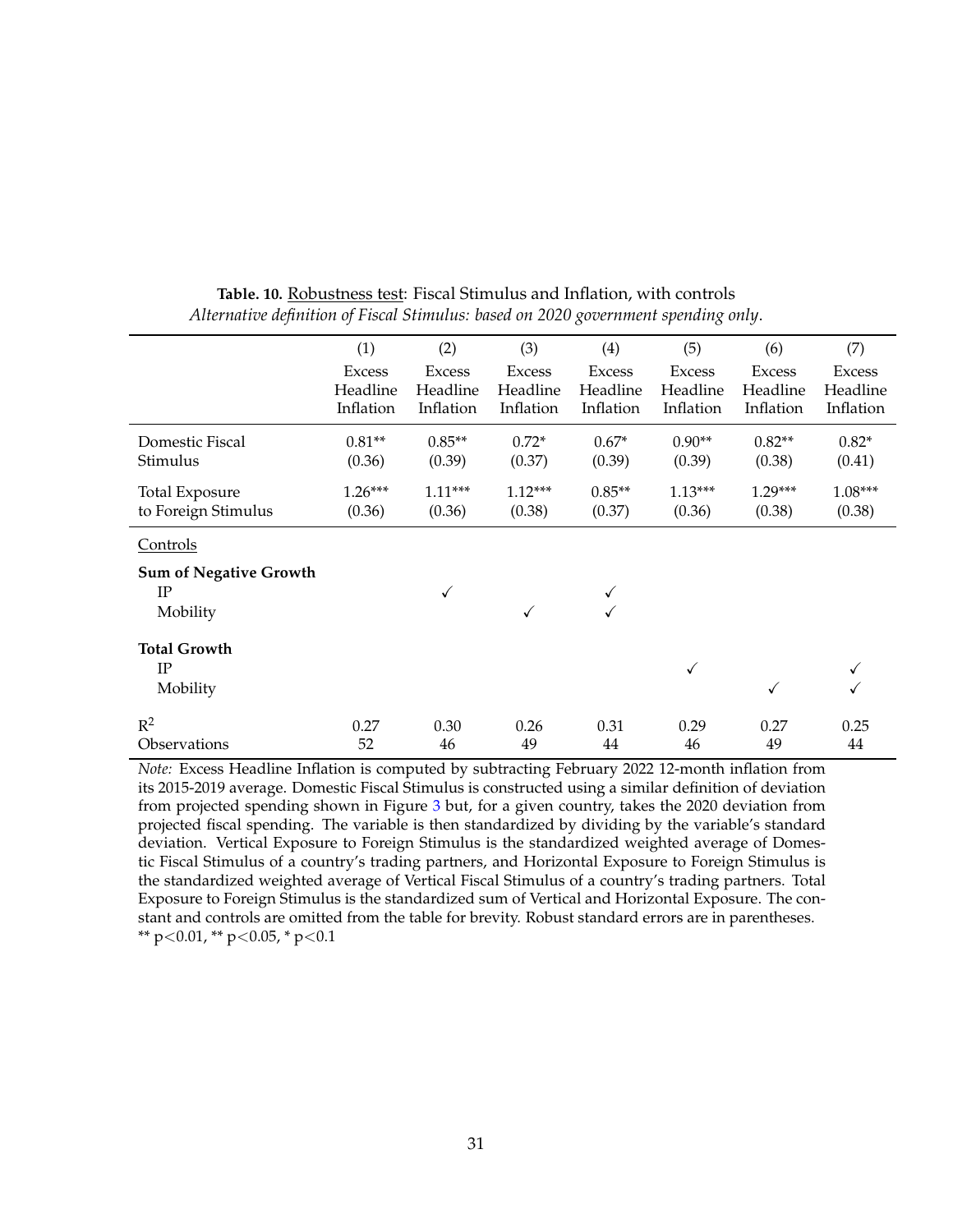|                       | (1)       | (2)           | (3)       | (4)           | (5)           | (6)           | (7)           |
|-----------------------|-----------|---------------|-----------|---------------|---------------|---------------|---------------|
|                       | Excess    | <b>Excess</b> | Excess    | <b>Excess</b> | <b>Excess</b> | <b>Excess</b> | <b>Excess</b> |
|                       | Core      | Core          | Core      | Core          | Core          | Core          | Core          |
|                       | Inflation | Inflation     | Inflation | Inflation     | Inflation     | Inflation     | Inflation     |
| Domestic Fiscal       | $0.75***$ |               |           | $0.66**$      | $0.63**$      | $0.65**$      | $0.65**$      |
| Stimulus              | (0.34)    |               |           | (0.32)        | (0.30)        | (0.31)        | (0.32)        |
| Vertical Exposure     |           | $0.72**$      |           | $0.64**$      |               | $-0.28$       |               |
| to Foreign Stimulus   |           | (0.30)        |           | (0.29)        |               | (0.46)        |               |
| Horizontal Exposure   |           |               | $1.01***$ |               | $0.94***$     | $1.17**$      |               |
| to Foreign Stimulus   |           |               | (0.29)    |               | (0.28)        | (0.47)        |               |
| <b>Total Exposure</b> |           |               |           |               |               |               | $0.76**$      |
| to Foreign Stimulus   |           |               |           |               |               |               | (0.30)        |
| $R^2$                 | 0.11      | 0.12          | 0.23      | 0.24          | 0.31          | 0.32          | 0.25          |
| Observations          | 42        | 42            | 42        | 42            | 42            | 42            | 42            |

**Table. 11.** Robustness test: Fiscal Stimulus and Core Inflation *Alternative definition of Fiscal Stimulus: based on 2020 government spending only*.

*Note:* Excess Core Inflation is computed by subtracting February 2022 12-month core inflation from its 2015-2019 average. Domestic Fiscal Stimulus is constructed using a similar definition of deviation from projected spending shown in Figure [3](#page-6-0) but, for a given country, takes the 2020 deviation from projected fiscal spending. The variable is then standardized by dividing by the variable's standard deviation. Vertical Exposure to Foreign Stimulus is the standardized weighted average of Domestic Fiscal Stimulus of a country's trading partners, and Horizontal Exposure to Foreign Stimulus is the standardized weighted average of Vertical Fiscal Stimulus of a country's trading partners. Total Exposure to Foreign Stimulus is the standardized sum of Vertical and Horizontal Exposure. The constant is omitted from the table for brevity. Robust standard errors are in parentheses.

\*\* p<0.01, \*\* p<0.05, \* p<0.1